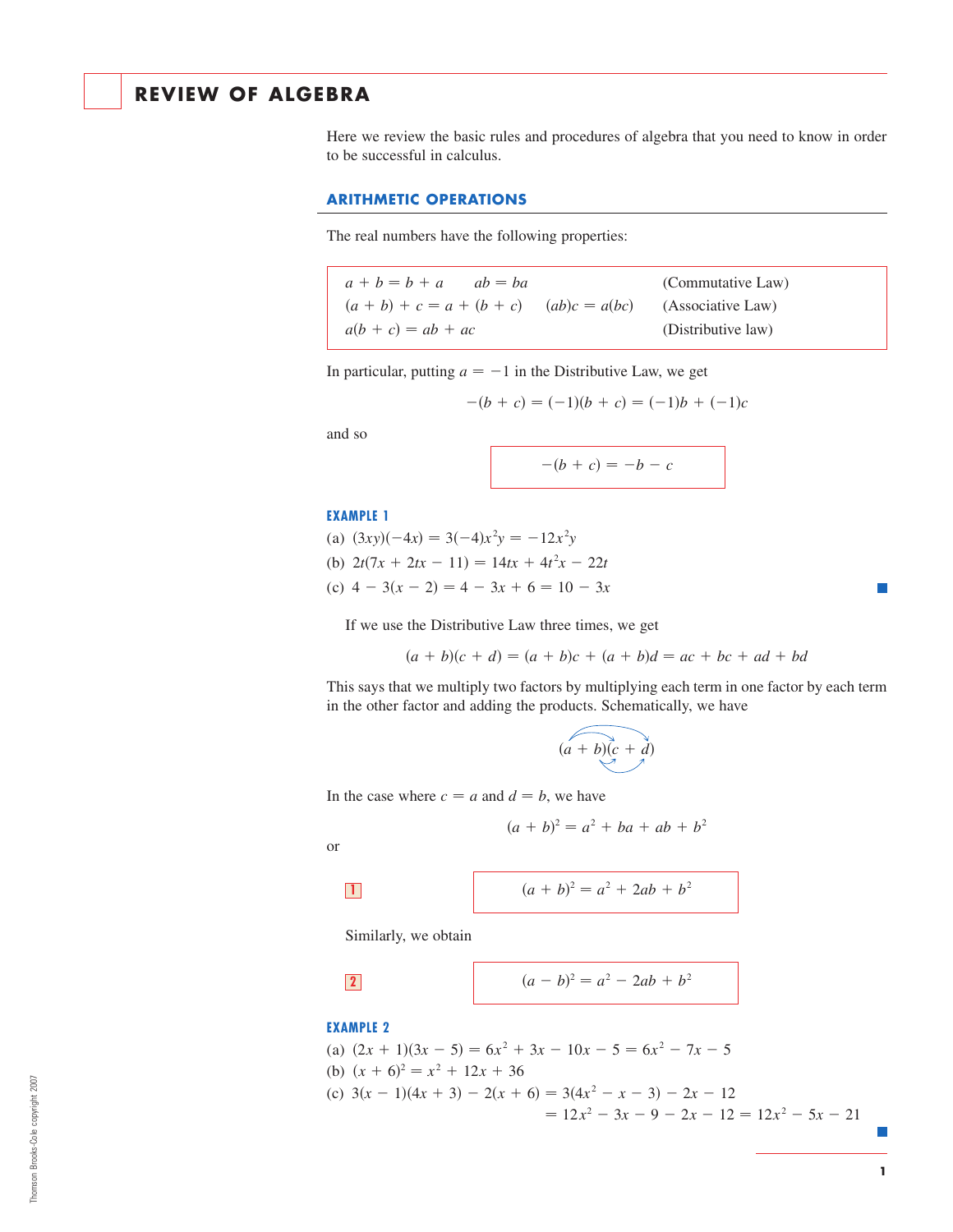## **FRACTIONS**

To add two fractions with the same denominator, we use the Distributive Law:

$$
\frac{a}{b} + \frac{c}{b} = \frac{1}{b} \times a + \frac{1}{b} \times c = \frac{1}{b}(a + c) = \frac{a + c}{b}
$$

Thus, it is true that

 $\overline{\varnothing}$ 

$$
\frac{a+c}{b} = \frac{a}{b} + \frac{c}{b}
$$

But remember to avoid the following common error:

$$
\frac{a}{b+c}\nrightarrows\frac{a}{b}+\frac{a}{c}
$$

(For instance, take  $a = b = c = 1$  to see the error.)

To add two fractions with different denominators, we use a common denominator:

$$
\frac{a}{b} + \frac{c}{d} = \frac{ad + bc}{bd}
$$

We multiply such fractions as follows:

$$
\frac{a}{b} \cdot \frac{c}{d} = \frac{ac}{bd}
$$

In particular, it is true that

$$
\frac{-a}{b} = -\frac{a}{b} = \frac{a}{-b}
$$

To divide two fractions, we invert and multiply:

$$
\frac{\frac{a}{b}}{\frac{c}{d}} = \frac{a}{b} \times \frac{d}{c} = \frac{ad}{bc}
$$

### **EXAMPLE 3**

(a) 
$$
\frac{x+3}{x} = \frac{x}{x} + \frac{3}{x} = 1 + \frac{3}{x}
$$
  
\n(b) 
$$
\frac{3}{x-1} + \frac{x}{x+2} = \frac{3(x+2) + x(x-1)}{(x-1)(x+2)} = \frac{3x+6+x^2-x}{x^2+x-2} = \frac{x^2+2x+6}{x^2+x-2}
$$
  
\n(c) 
$$
\frac{s^2t}{u} \cdot \frac{ut}{-2} = \frac{s^2t^2u}{-2u} = -\frac{s^2t^2}{2}
$$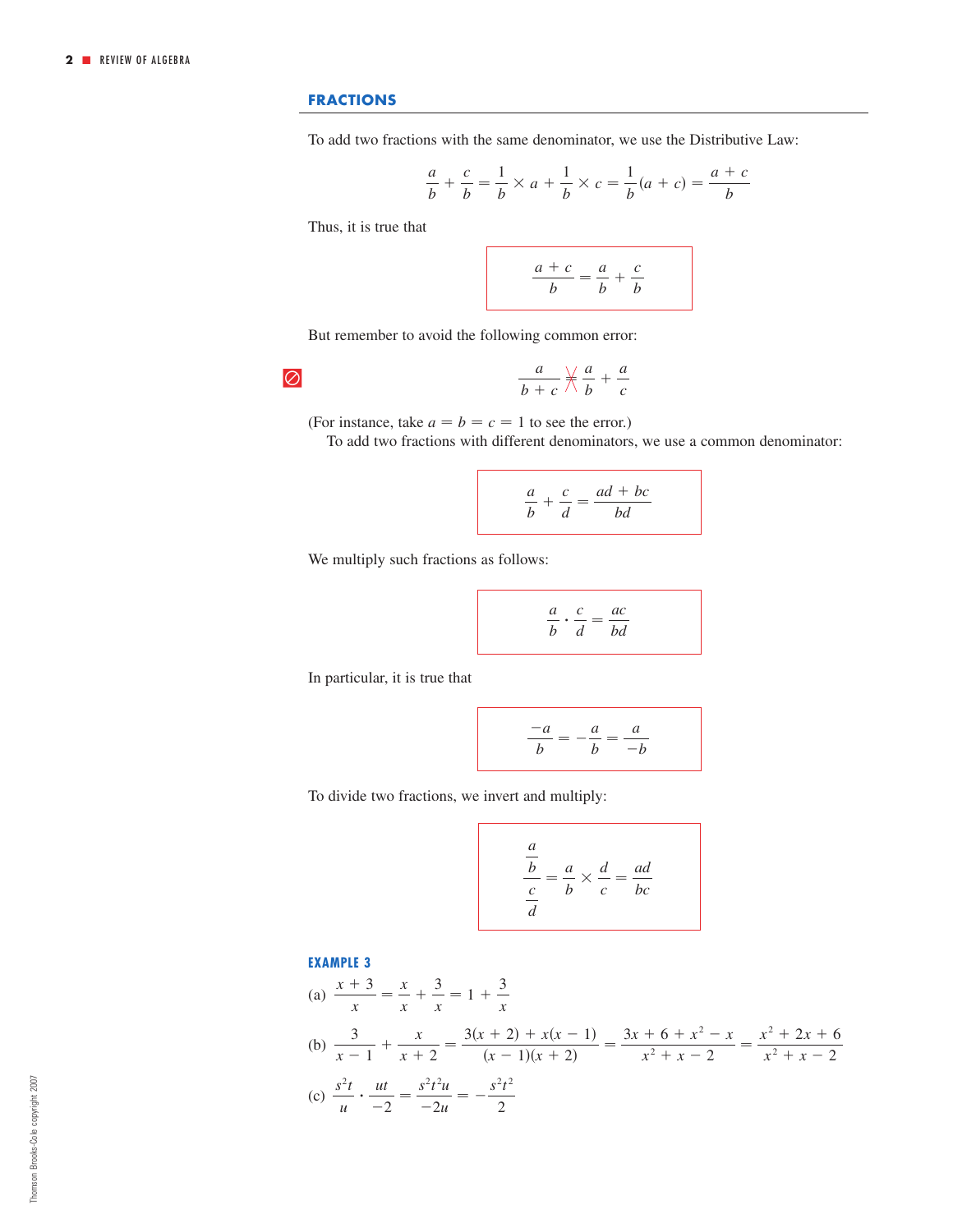(d) 
$$
\frac{\frac{x}{y} + 1}{1 - \frac{y}{x}} = \frac{\frac{x + y}{y}}{\frac{x - y}{x}} = \frac{x + y}{y} \times \frac{x}{x - y} = \frac{x(x + y)}{y(x - y)} = \frac{x^2 + xy}{xy - y^2}
$$

## **FACTORING**

We have used the Distributive Law to expand certain algebraic expressions. We sometimes need to reverse this process (again using the Distributive Law) by factoring an expression as a product of simpler ones. The easiest situation occurs when the expression has a common factor as follows:

> $3x(x-2)=3x^2-6x$ Expanding  $\longrightarrow$ ← Factoring ←

To factor a quadratic of the form  $x^2 + bx + c$  we note that

 $(x + r)(x + s) = x^2 + (r + s)x + rs$ 

so we need to choose numbers r and s so that  $r + s = b$  and  $rs = c$ .

**EXAMPLE 4** Factor  $x^2 + 5x - 24$ .

SOLUTION The two integers that add to give 5 and multiply to give  $-24$  are  $-3$  and 8. Therefore

$$
x^2 + 5x - 24 = (x - 3)(x + 8)
$$

**EXAMPLE 5** Factor  $2x^2 - 7x - 4$ .

**SOLUTION** Even though the coefficient of  $x^2$  is not 1, we can still look for factors of the form  $2x + r$  and  $x + s$ , where  $rs = -4$ . Experimentation reveals that

$$
2x^2 - 7x - 4 = (2x + 1)(x - 4)
$$

 $\overline{\phantom{a}}$ 

Some special quadratics can be factored by using Equations 1 or 2 (from right to left) or by using the formula for a difference of squares:

3 
$$
a^2-b^2 = (a-b)(a+b)
$$

The analogous formula for a difference of cubes is

$$
a^3 - b^3 = (a - b)(a^2 + ab + b^2)
$$

which you can verify by expanding the right side. For a sum of cubes we have

$$
a^3 + b^3 = (a + b)(a^2 - ab + b^2)
$$

**EXAMPLE 6**

(a) 
$$
x^2 - 6x + 9 = (x - 3)^2
$$
  
\n(b)  $4x^2 - 25 = (2x - 5)(2x + 5)$   
\n(c)  $x^3 + 8 = (x + 2)(x^2 - 2x + 4)$   
\n(Equation 3;  $a = 2x, b = 5$ )  
\n(Equation 5;  $a = x, b = 2$ )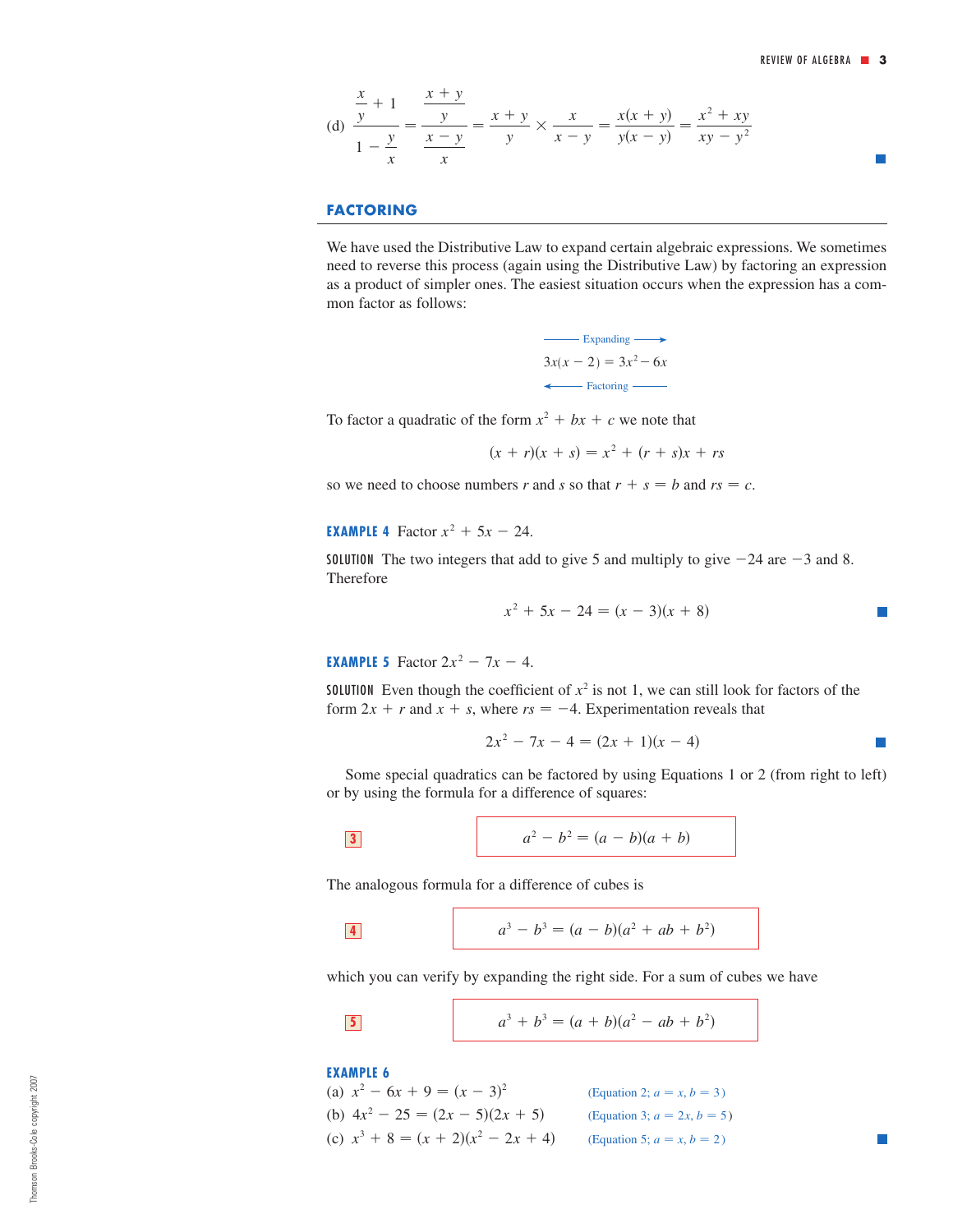**EXAMPLE 7** Simplify 
$$
\frac{x^2 - 16}{x^2 - 2x - 8}.
$$

SOLUTION Factoring numerator and denominator, we have

$$
\frac{x^2 - 16}{x^2 - 2x - 8} = \frac{(x - 4)(x + 4)}{(x - 4)(x + 2)} = \frac{x + 4}{x + 2}
$$

To factor polynomials of degree 3 or more, we sometimes use the following fact.

**6 The Factor Theorem** If P is a polynomial and  $P(b) = 0$ , then  $x - b$  is a factor of  $P(x)$ .

**EXAMPLE 8** Factor  $x^3 - 3x^2 - 10x + 24$ .

**SOLUTION** Let  $P(x) = x^3 - 3x^2 - 10x + 24$ . If  $P(b) = 0$ , where *b* is an integer, then *b* is a factor of 24. Thus, the possibilities for *b* are  $\pm 1$ ,  $\pm 2$ ,  $\pm 3$ ,  $\pm 4$ ,  $\pm 6$ ,  $\pm 8$ ,  $\pm 12$ , and  $\pm 24$ . We find that  $P(1) = 12$ ,  $P(-1) = 30$ ,  $P(2) = 0$ . By the Factor Theorem,  $x - 2$  is a factor. Instead of substituting further, we use long division as follows:

$$
\begin{array}{r}\nx^2 - x - 12 \\
x - 2 \overline{\smash{\big)}\ x^3 - 3x^2 - 10x + 24} \\
\underline{x^3 - 2x^2} \\
-x^2 - 10x \\
\underline{-x^2 + 2x} \\
-12x + 24 \\
\underline{-12x + 24} \\
x^3 - 3x^2 - 10x + 24 = (x - 2)(x^2 - x - 12) \\
\phantom{x^3 - 3x^2 - 10x + 24} = (x - 2)(x^2 - x - 12) \\
\phantom{x^3 - 3x^2 - 10x + 24} = (x - 2)(x + 3)(x - 4)\n\end{array}
$$

#### **COMPLETING THE SQUARE**

Completing the square is a useful technique for graphing parabolas or integrating rational functions. Completing the square means rewriting a quadratic  $ax^2 + bx + c$ in the form  $a(x + p)^2 + q$  and can be accomplished by:

- **1.** Factoring the number  $a$  from the terms involving  $x$ .
- **2.** Adding and subtracting the square of half the coefficient of x.

In general, we have

$$
ax^{2} + bx + c = a\left[x^{2} + \frac{b}{a}x\right] + c
$$
  
=  $a\left[x^{2} + \frac{b}{a}x + \left(\frac{b}{2a}\right)^{2} - \left(\frac{b}{2a}\right)^{2}\right] + c$   
=  $a\left(x + \frac{b}{2a}\right)^{2} + \left(c - \frac{b^{2}}{4a}\right)$ 

**EXAMPLE 9** Rewrite  $x^2 + x + 1$  by completing the square. **SOLUTION** The square of half the coefficient of x is  $\frac{1}{4}$ . Thus

$$
x^{2} + x + 1 = x^{2} + x + \frac{1}{4} - \frac{1}{4} + 1 = (x + \frac{1}{2})^{2} + \frac{3}{4}
$$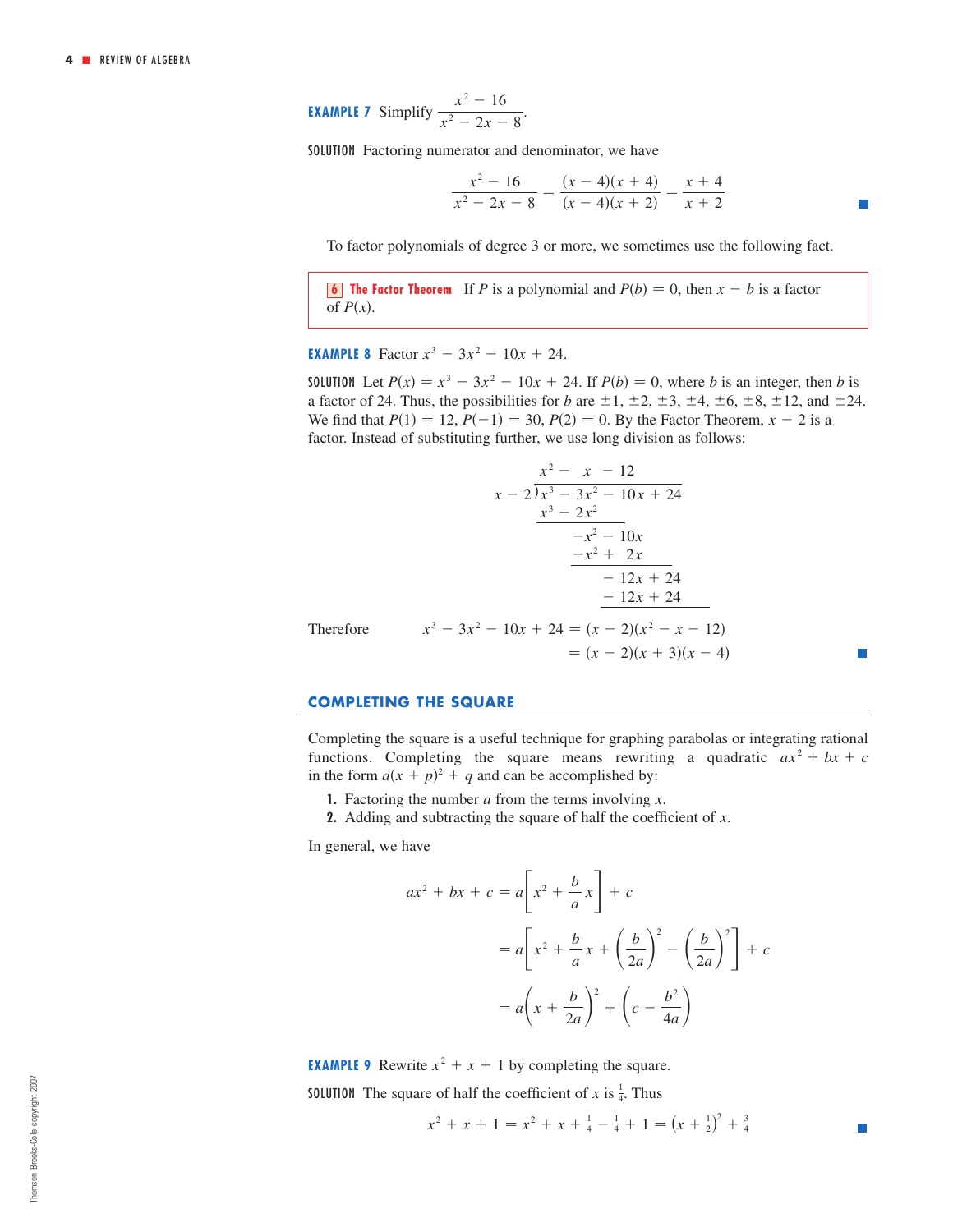$\mathcal{C}^{\mathcal{A}}$ 

**EXAMPLE 10**

$$
2x2 - 12x + 11 = 2[x2 - 6x] + 11 = 2[x2 - 6x + 9 - 9] + 11
$$

$$
= 2[(x - 3)2 - 9] + 11 = 2(x - 3)2 - 7
$$

## **QUADRATIC FORMULA**

By completing the square as above we can obtain the following formula for the roots of a quadratic equation.

**T** The Quadratic Formula The roots of the quadratic equation  $ax^2 + bx + c = 0$  are  $x = \frac{-b \pm \sqrt{b^2 - 4ac}}{2a}$ 

**EXAMPLE 11** Solve the equation  $5x^2 + 3x - 3 = 0$ .

**SOLUTION** With  $a = 5$ ,  $b = 3$ ,  $c = -3$ , the quadratic formula gives the solutions

$$
x = \frac{-3 \pm \sqrt{3^2 - 4(5)(-3)}}{2(5)} = \frac{-3 \pm \sqrt{69}}{10}
$$

The quantity  $b^2 - 4ac$  that appears in the quadratic formula is called the **discriminant**. There are three possibilities:

- **1.** If  $b^2 4ac > 0$ , the equation has two real roots.
- **2.** If  $b^2 4ac = 0$ , the roots are equal.
- **3.** If  $b^2 4ac < 0$ , the equation has no real root. (The roots are complex.)

These three cases correspond to the fact that the number of times the parabola  $y = ax^2 + bx + c$  crosses the *x*-axis is 2, 1, or 0 (see Figure 1). In case (3) the quadratic  $ax^2 + bx + c$  can't be factored and is called **irreducible.** 





**EXAMPLE 12** The quadratic  $x^2 + x + 2$  is irreducible because its discriminant is negative:

$$
b^2 - 4ac = 1^2 - 4(1)(2) = -7 < 0
$$

Therefore, it is impossible to factor  $x^2 + x + 2$ .

Thomson Brooks-Cole copyright 2007 Thomson Brooks-Cole copyright 2007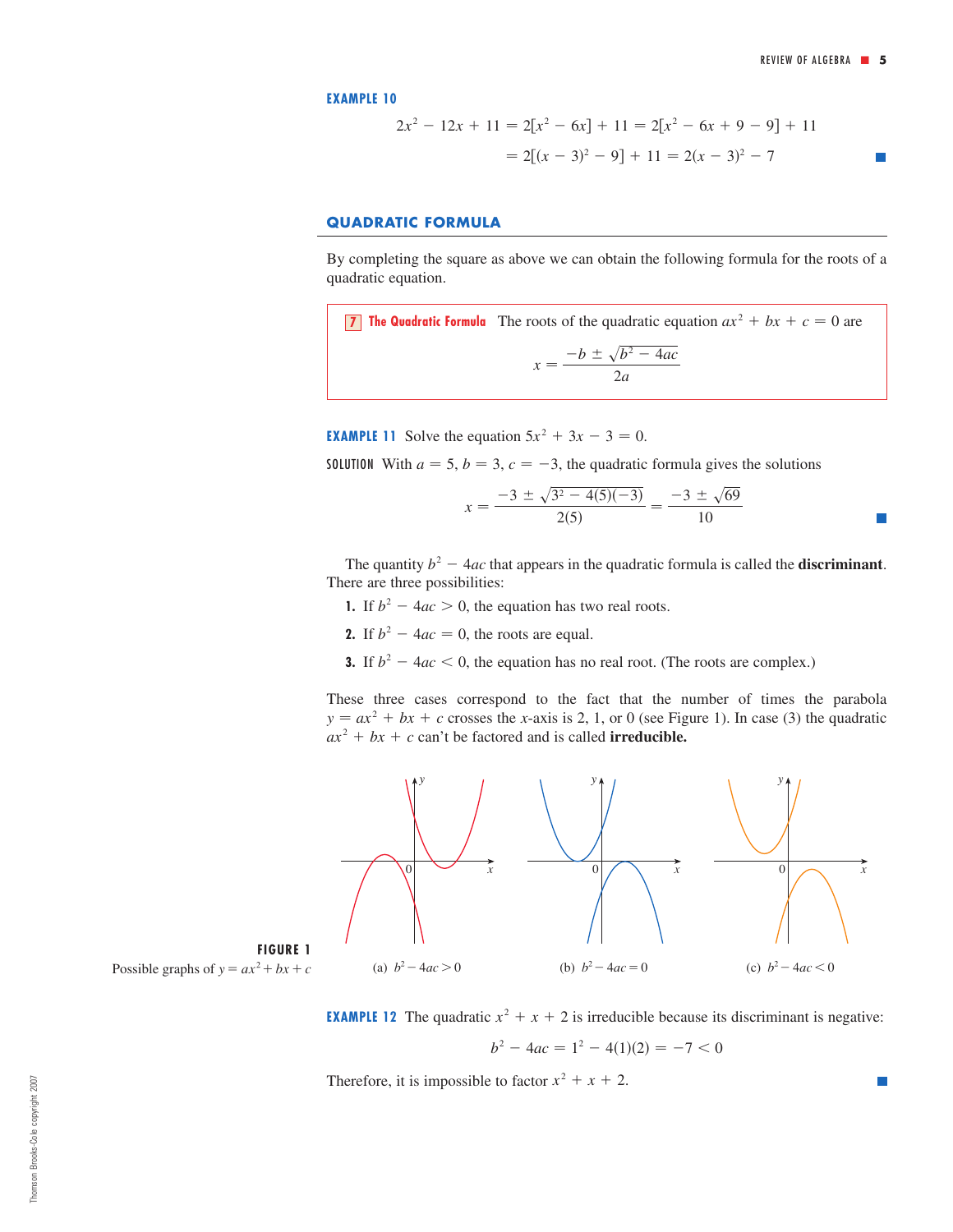## **THE BINOMIAL THEOREM**

Recall the binomial expression from Equation 1:

$$
(a + b)^2 = a^2 + 2ab + b^2
$$

If we multiply both sides by  $(a + b)$  and simplify, we get the binomial expansion

$$
\boxed{\textbf{8}}
$$

8 
$$
(a+b)^3 = a^3 + 3a^2b + 3ab^2 + b^3
$$

Repeating this procedure, we get

$$
(a + b)4 = a4 + 4a3b + 6a2b2 + 4ab3 + b4
$$

In general, we have the following formula.

9 The Binomial Theorem If k is a positive integer, then  
\n
$$
(a + b)^k = a^k + ka^{k-1}b + \frac{k(k-1)}{1 \cdot 2}a^{k-2}b^2 + \frac{k(k-1)(k-2)}{1 \cdot 2 \cdot 3}a^{k-3}b^3 + \cdots + \frac{k(k-1)\cdots(k-n+1)}{1 \cdot 2 \cdot 3 \cdots n}a^{k-n}b^n + \cdots + kab^{k-1} + b^k
$$

**EXAMPLE 13** Expand  $(x - 2)^5$ .

**SOLUTION** Using the Binomial Theorem with  $a = x, b = -2, k = 5$ , we have

$$
(x - 2)^5 = x^5 + 5x^4(-2) + \frac{5 \cdot 4}{1 \cdot 2}x^3(-2)^2 + \frac{5 \cdot 4 \cdot 3}{1 \cdot 2 \cdot 3}x^2(-2)^3 + 5x(-2)^4 + (-2)^5
$$
  
=  $x^5 - 10x^4 + 40x^3 - 80x^2 + 80x - 32$ 

#### **RADICALS**

The most commonly occurring radicals are square roots. The symbol  $\sqrt{\ }$  means "the positive square root of." Thus

$$
x = \sqrt{a}
$$
 means  $x^2 = a$  and  $x \ge 0$ 

Since  $a = x^2 \ge 0$ , the symbol  $\sqrt{a}$  makes sense only when  $a \ge 0$ . Here are two rules for working with square roots:

$$
\sqrt{ab} = \sqrt{a}\sqrt{b} \qquad \qquad \sqrt{\frac{a}{b}} = \frac{\sqrt{a}}{\sqrt{b}}
$$

However, there is no similar rule for the square root of a sum. In fact, you should remember to avoid the following common error:

$$
\overline{\oslash}
$$

$$
\sqrt{a+b} = \sqrt{a} + \sqrt{b}
$$

(For instance, take  $a = 9$  and  $b = 16$  to see the error.)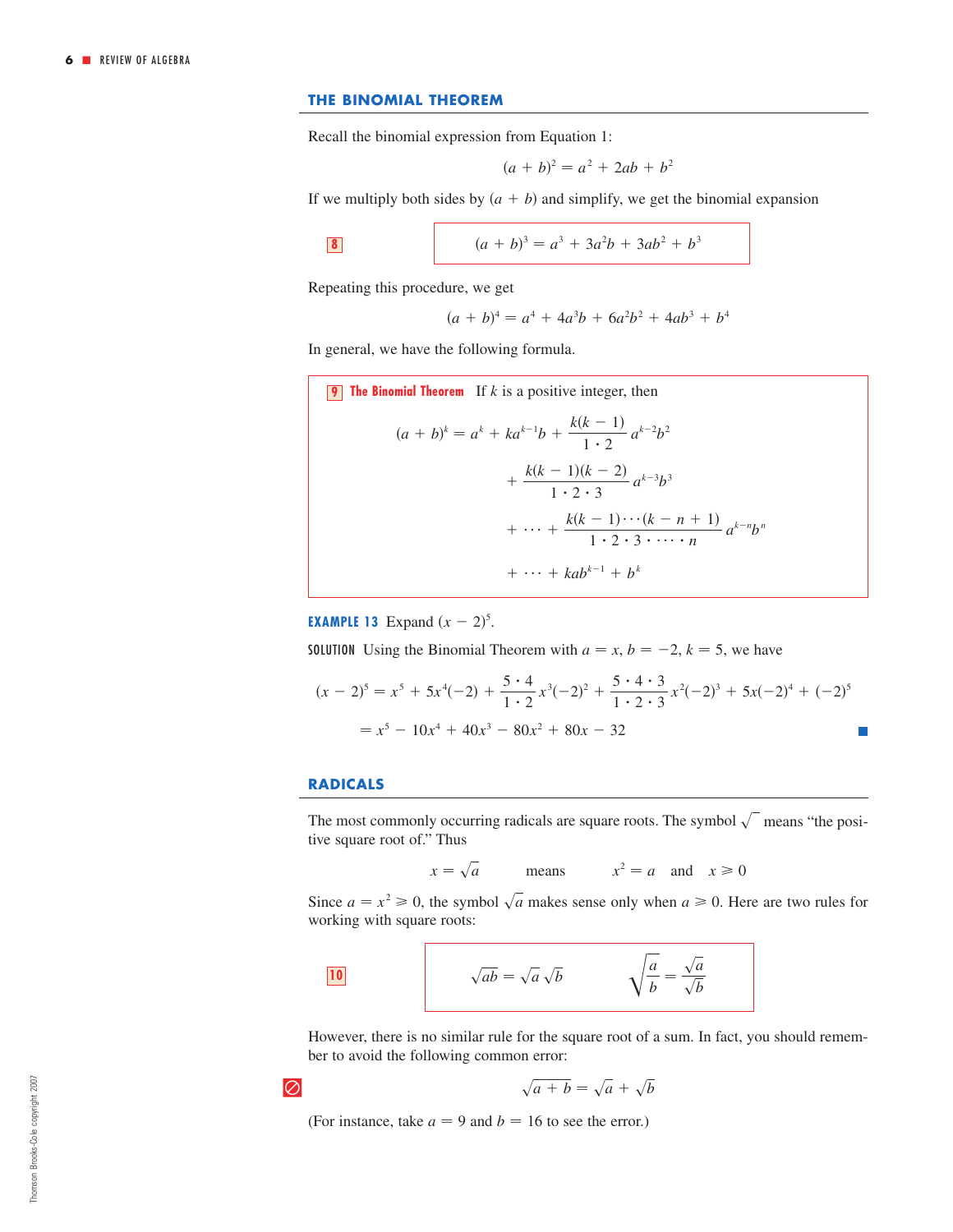П

Ħ

#### **EXAMPLE 14**

(a) 
$$
\frac{\sqrt{18}}{\sqrt{2}} = \sqrt{\frac{18}{2}} = \sqrt{9} = 3
$$
 (b)  $\sqrt{x^2y} = \sqrt{x^2}\sqrt{y} = |x|\sqrt{y}$ 

Notice that  $\sqrt{x^2} = |x|$  because  $\sqrt{\ }$  indicates the positive square root. (See **[Absolute Value](#page-9-0)**.)

In general, if  $n$  is a positive integer,

means If *n* is even, then  $a \ge 0$  and  $x \ge 0$ .  $x = \sqrt[n]{a}$  means  $x^n = a$ 

Thus  $\sqrt[3]{-8} = -2$  because  $(-2)^3 = -8$ , but  $\sqrt[4]{-8}$  and  $\sqrt[6]{-8}$  are not defined. The following rules are valid:

$$
\sqrt[n]{ab} = \sqrt[n]{a} \sqrt[n]{b} \qquad \qquad \sqrt{\frac{a}{b}} = \frac{\sqrt[n]{a}}{\sqrt[n]{b}}
$$

**EXAMPLE 15**  $\sqrt[3]{x^4} = \sqrt[3]{x^3x} = \sqrt[3]{x^3} \sqrt[3]{x} = x \sqrt[3]{x}$ 

To **rationalize** a numerator or denominator that contains an expression such as  $\sqrt{a} - \sqrt{b}$ , we multiply both the numerator and the denominator by the conjugate radical  $\sqrt{a} + \sqrt{b}$ . Then we can take advantage of the formula for a difference of squares:

$$
(\sqrt{a} - \sqrt{b})(\sqrt{a} + \sqrt{b}) = (\sqrt{a})^2 - (\sqrt{b})^2 = a - b
$$

**EXAMPLE 16** Rationalize the numerator in the expression  $\frac{\sqrt{x+4}-2}{\sqrt{x+4}-2}$ . *x*

SOLUTION We multiply the numerator and the denominator by the conjugate radical  $\sqrt{x+4} + 2$ :

$$
\frac{\sqrt{x+4}-2}{x} = \left(\frac{\sqrt{x+4}-2}{x}\right)\left(\frac{\sqrt{x+4}+2}{\sqrt{x+4}+2}\right) = \frac{(x+4)-4}{x(\sqrt{x+4}+2)}
$$

$$
= \frac{x}{x(\sqrt{x+4}+2)} = \frac{1}{\sqrt{x+4}+2}
$$

### **EXPONENTS**

Let  $a$  be any positive number and let  $n$  be a positive integer. Then, by definition,

**1.**  $a^n = a \cdot a \cdot \cdots \cdot a$ *n* factors **2.**  $a^0 = 1$ **3.**  $a^{-n} = \frac{1}{a^n}$ **4.**  $a^{1/n} = \sqrt[n]{a}$  $a^{m/n} = \sqrt[n]{a^m} = (\sqrt[n]{a})^m$  *m* is any integer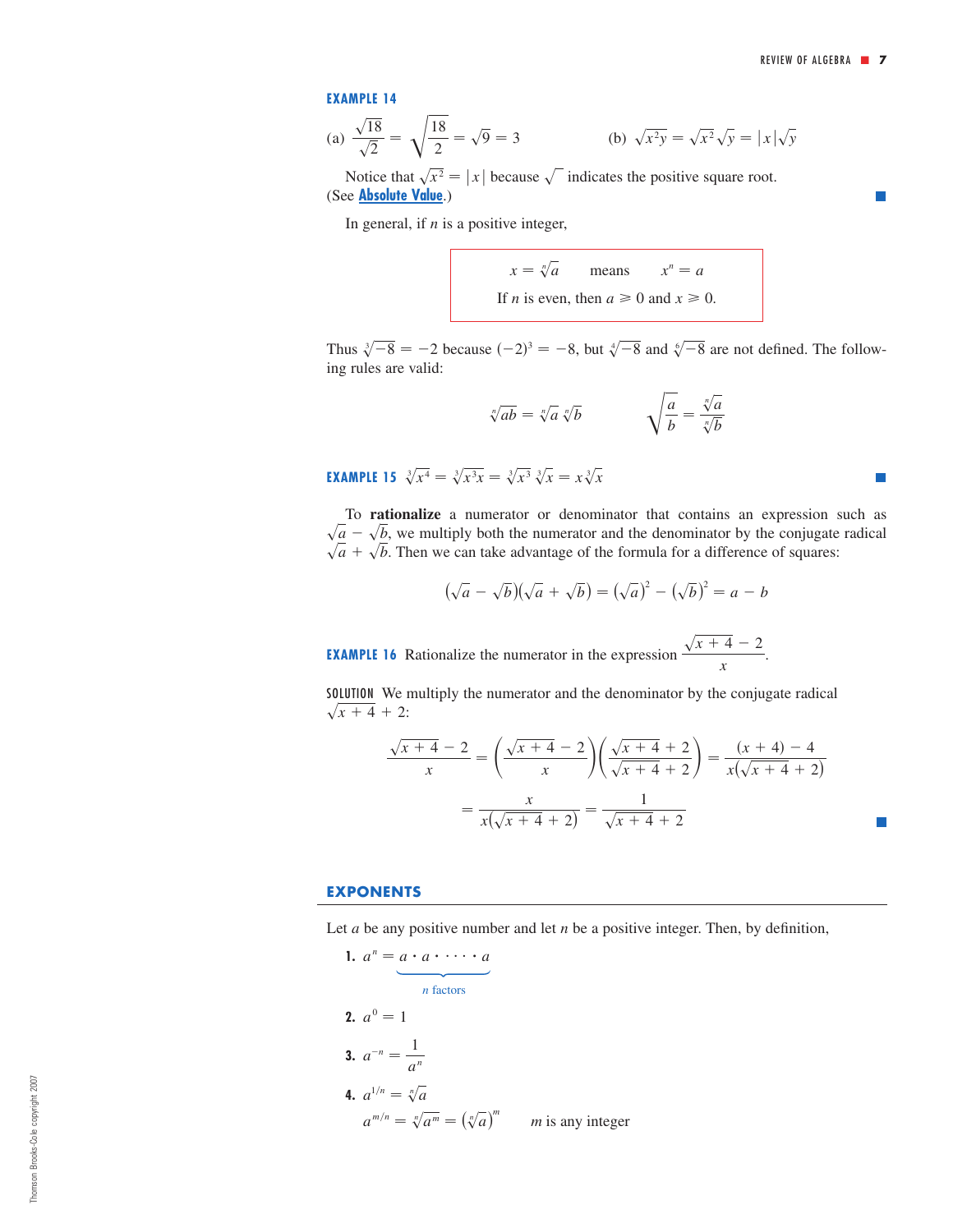**11** *laws of Exponents* Let a and b be positive numbers and let r and s be any rational numbers (that is, ratios of integers). Then

**1.** 
$$
a^r \times a^s = a^{r+s}
$$
 **2.**  $\frac{a^r}{a^s} = a^{r-s}$  **3.**  $(a^r)^s = a^{rs}$   
**4.**  $(ab)^r = a^r b^r$  **5.**  $\left(\frac{a}{b}\right)^r = \frac{a^r}{b^r} \quad b \neq 0$ 

In words, these five laws can be stated as follows:

- **1.** To multiply two powers of the same number, we add the exponents.
- **2.** To divide two powers of the same number, we subtract the exponents.
- **3.** To raise a power to a new power, we multiply the exponents.
- **4.** To raise a product to a power, we raise each factor to the power.
- **5.** To raise a quotient to a power, we raise both numerator and denominator to the power.

#### **EXAMPLE 17**

(a) 
$$
2^8 \times 8^2 = 2^8 \times (2^3)^2 = 2^8 \times 2^6 = 2^{14}
$$

(b) 
$$
\frac{x^{-2} - y^{-2}}{x^{-1} + y^{-1}} = \frac{\frac{1}{x^2} - \frac{1}{y^2}}{\frac{1}{x} + \frac{1}{y}} = \frac{\frac{y^2 - x^2}{x^2 y^2}}{\frac{y + x}{xy}} = \frac{y^2 - x^2}{x^2 y^2} \cdot \frac{xy}{y + x}
$$

$$
= \frac{(y - x)(y + x)}{xy(y + x)} = \frac{y - x}{xy}
$$

(c) 
$$
4^{3/2} = \sqrt{4^3} = \sqrt{64} = 8
$$
 Alternative solution:  $4^{3/2} = (\sqrt{4})^3 = 2^3 = 8$   
\n(d)  $\frac{1}{\sqrt[3]{x^4}} = \frac{1}{x^{4/3}} = x^{-4/3}$   
\n(e)  $\left(\frac{x}{y}\right)^3 \left(\frac{y^2 x}{z}\right)^4 = \frac{x^3}{y^3} \cdot \frac{y^8 x^4}{z^4} = x^7 y^5 z^{-4}$ 

#### **INEQUALITIES**

When working with inequalities, note the following rules.

**Rules for Inequalities**

- **1.** If  $a < b$ , then  $a + c < b + c$ .
- **2.** If  $a < b$  and  $c < d$ , then  $a + c < b + d$ .
- **3.** If  $a < b$  and  $c > 0$ , then  $ac < bc$ .
- **4.** If  $a < b$  and  $c < 0$ , then  $ac > bc$ .
- **5.** If  $0 < a < b$ , then  $1/a > 1/b$ .

Rule 1 says that we can add any number to both sides of an inequality, and Rule 2 says that two inequalities can be added. However, we have to be careful with multiplication. Rule 3 says that we can multiply both sides of an inequality by a *positive*  | number, but Rule 4 says that *if we multiply both sides of an inequality by a negative number, then we reverse the direction of the inequality.* For example, if we take the inequality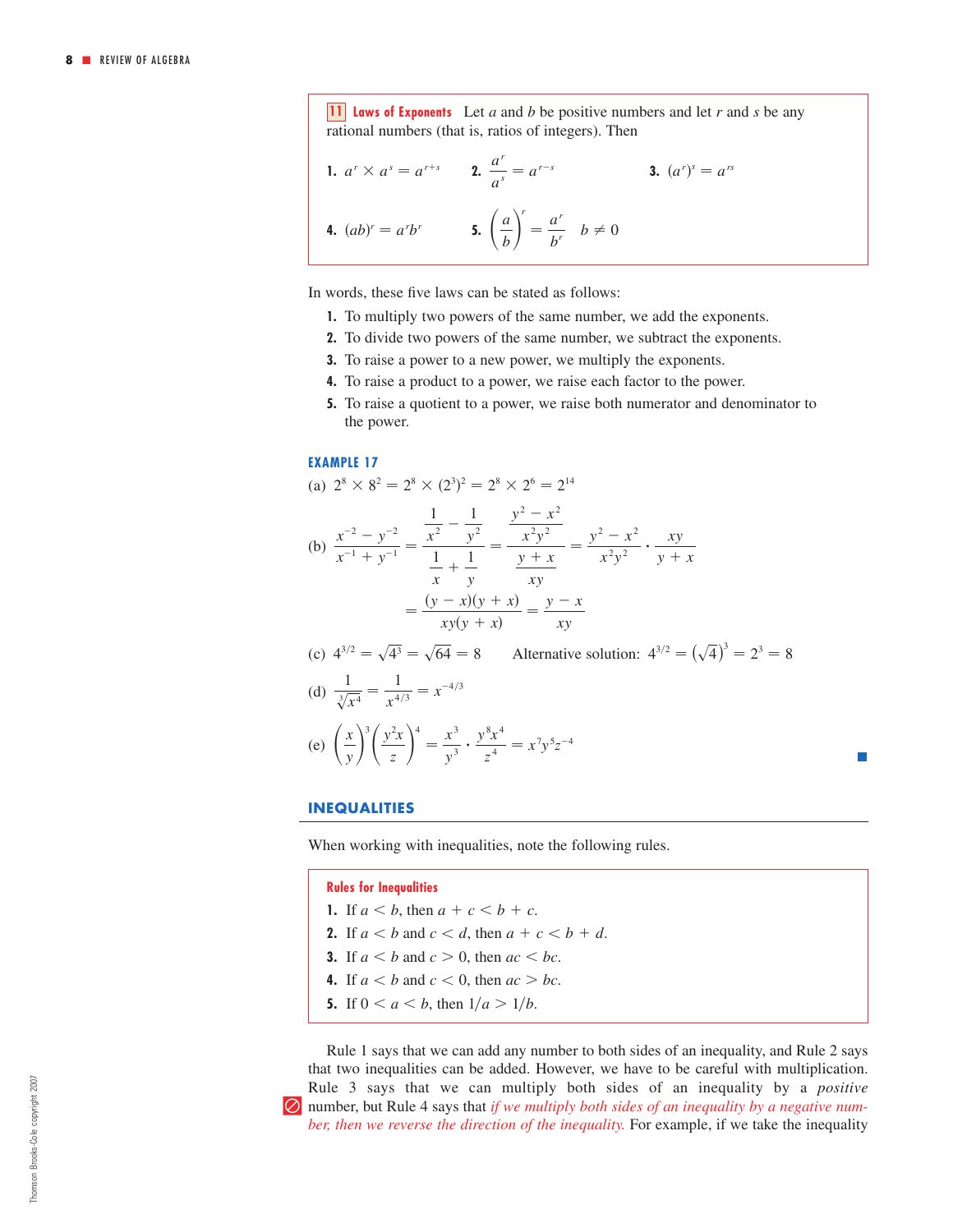$3 < 5$  and multiply by 2, we get  $6 < 10$ , but if we multiply by  $-2$ , we get  $-6 > -10$ . Finally, Rule 5 says that if we take reciprocals, then we reverse the direction of an inequality (provided the numbers are positive).

**EXAMPLE 18** Solve the inequality  $1 + x < 7x + 5$ .

SOLUTION The given inequality is satisfied by some values of  $x$  but not by others. To *solve* an inequality means to determine the set of numbers  $x$  for which the inequality is true. This is called the *solution set.* 

First we subtract 1 from each side of the inequality (using Rule 1 with  $c = -1$ ):

 $x < 7x + 4$ 

Then we subtract 7x from both sides (Rule 1 with  $c = -7x$ ):

$$
-6x<4
$$

Now we divide both sides by  $-6$  (Rule 4 with  $c = -\frac{1}{6}$ ):

 $x > -\frac{4}{6} = -\frac{2}{3}$ 

These steps can all be reversed, so the solution set consists of all numbers greater than  $-\frac{2}{3}$ . In other words, the solution of the inequality is the interval  $\left(-\frac{2}{3}, \infty\right)$ .

**EXAMPLE 19** Solve the inequality  $x^2 - 5x + 6 \le 0$ .

SOLUTION First we factor the left side:

$$
(x-2)(x-3) \leq 0
$$

We know that the corresponding equation  $(x - 2)(x - 3) = 0$  has the solutions 2 and 3. The numbers 2 and 3 divide the real line into three intervals:

> $(-\infty, 2)$  (2, 3)  $(3, \infty)$

On each of these intervals we determine the signs of the factors. For instance,

 $x \in (-\infty, 2) \Rightarrow x < 2 \Rightarrow x - 2 < 0$ 

Then we record these signs in the following chart:

| Interval  | $x-2$ | $x-3$ | $(x - 2)(x - 3)$ |
|-----------|-------|-------|------------------|
| x < 2     |       |       |                  |
| 2 < x < 3 |       |       |                  |
| x > 3     |       |       |                  |

Another method for obtaining the information in the chart is to use *test values.* For instance, if we use the test value  $x = 1$  for the interval  $(-\infty, 2)$ , then substitution in  $x^2$  – 5*x* + 6 gives

$$
1^2 - 5(1) + 6 = 2
$$

The polynomial  $x^2 - 5x + 6$  doesn't change sign inside any of the three intervals, so we conclude that it is positive on  $(-\infty, 2)$ .

Then we read from the chart that  $(x - 2)(x - 3)$  is negative when  $2 < x < 3$ . Thus, the solution of the inequality  $(x - 2)(x - 3) \le 0$  is

$$
\{x \mid 2 \le x \le 3\} = [2, 3]
$$

■ ■ A visual method for solving Example 19 is to use a graphing device to graph the parabola  $y = x^2 - 5x + 6$  (as in Figure 2) and observe that the curve lies on or below the *x*-axis when  $2 \le x \le 3$ .

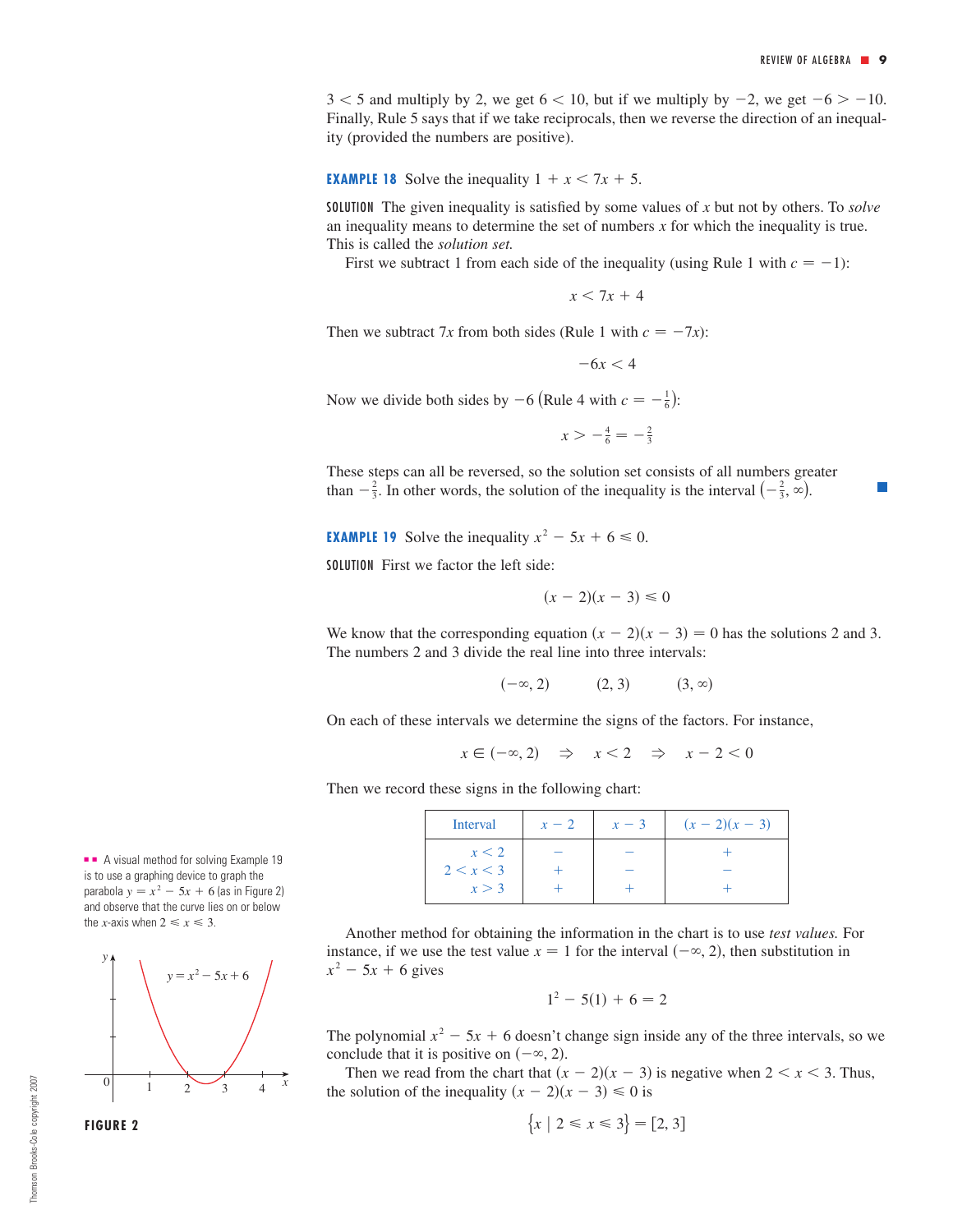<span id="page-9-0"></span>

**FIGURE 3**

Notice that we have included the endpoints 2 and 3 because we are looking for values of  $x$  such that the product is either negative or zero. The solution is illustrated in Figure 3.

## **EXAMPLE 20** Solve  $x^3 + 3x^2 > 4x$ .

SOLUTION First we take all nonzero terms to one side of the inequality sign and factor the resulting expression:

$$
x^3 + 3x^2 - 4x > 0 \qquad \text{or} \qquad x(x - 1)(x + 4) > 0
$$

As in Example 19 we solve the corresponding equation  $x(x - 1)(x + 4) = 0$  and use the solutions  $x = -4$ ,  $x = 0$ , and  $x = 1$  to divide the real line into four intervals  $(-\infty, -4)$ ,  $(-4, 0), (0, 1),$  and  $(1, \infty)$ . On each interval the product keeps a constant sign as shown in the following chart.

| $\mathcal{X}$ | $x-1$ | $x + 4$ | $x(x-1)(x+4)$ |
|---------------|-------|---------|---------------|
|               |       |         |               |
|               |       |         |               |
|               |       |         |               |
|               |       |         |               |
|               |       |         |               |

Then we read from the chart that the solution set is

$$
\{x \mid -4 < x < 0 \text{ or } x > 1\} = (-4, 0) \cup (1, \infty)
$$

The solution is illustrated in Figure 4.

### **ABSOLUTE VALUE**

The **absolute value** of a number a, denoted by  $|a|$ , is the distance from a to 0 on the real number line. Distances are always positive or 0, so we have

$$
|a| \ge 0
$$
 for every number a

For example,

$$
|3| = 3
$$
  $|-3| = 3$   $|0| = 0$   
 $|\sqrt{2} - 1| = \sqrt{2} - 1$   $|3 - \pi| = \pi - 3$ 

In general, we have

■ **Remember that if** 
$$
a
$$
 is negative, then  $-a$  is positive.

 *a a* if *a* 0 **12** *a a* if *a* 0

**EXAMPLE 21** Express  $|3x - 2|$  without using the absolute-value symbol. **SOLUTION** 

$$
|3x - 2| = \begin{cases} 3x - 2 & \text{if } 3x - 2 \ge 0 \\ -(3x - 2) & \text{if } 3x - 2 < 0 \end{cases}
$$

$$
= \begin{cases} 3x - 2 & \text{if } x \ge \frac{2}{3} \\ 2 - 3x & \text{if } x < \frac{2}{3} \end{cases}
$$

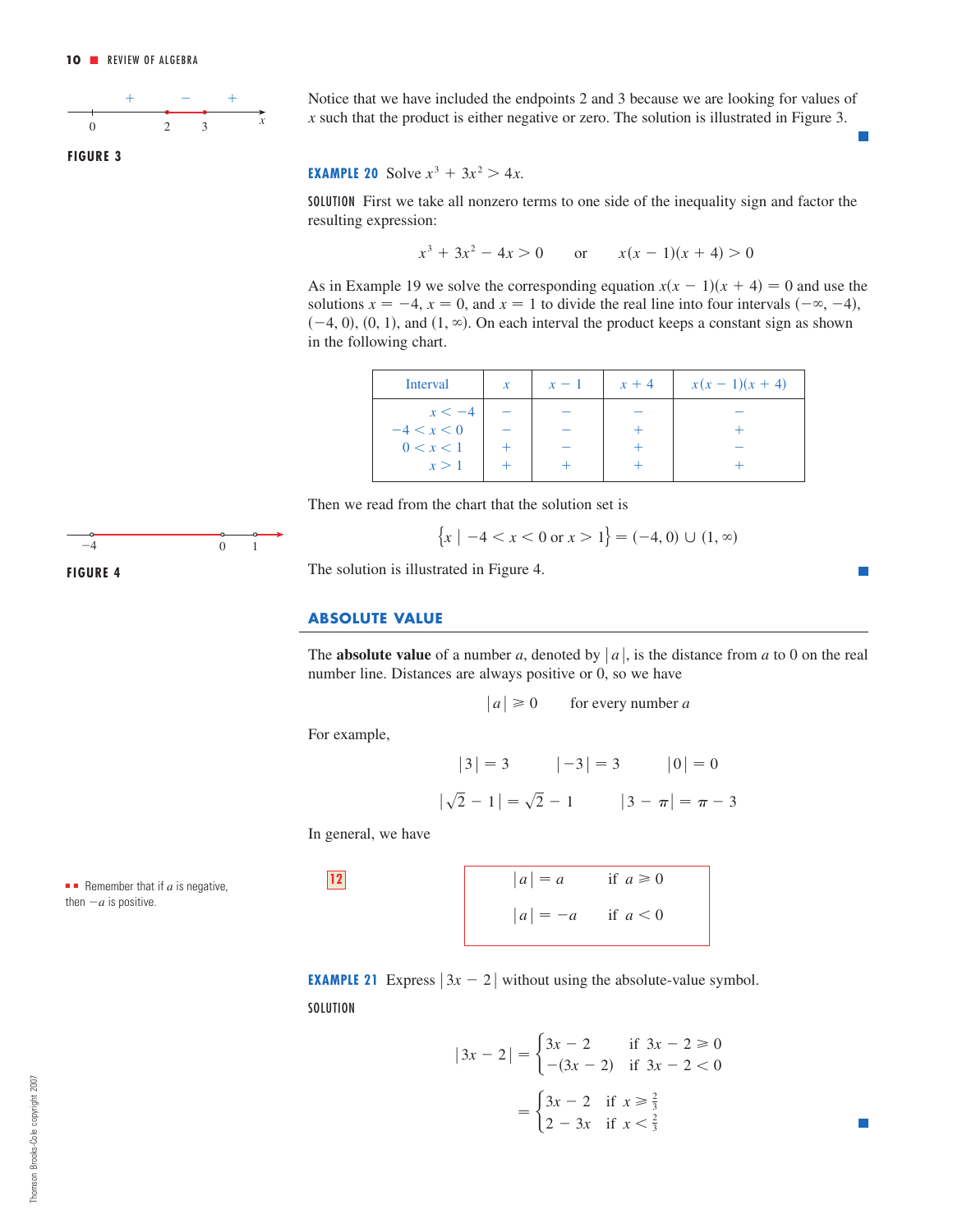Recall that the symbol  $\sqrt{\ }$  means "the positive square root of." Thus,  $\sqrt{r} = s$  $\Box$  means  $s^2 = r$  and  $s \ge 0$ . Therefore, the equation  $\sqrt{a^2} = a$  is not always true. It is true only when  $a \ge 0$ . If  $a < 0$ , then  $-a > 0$ , so we have  $\sqrt{a^2} = -a$ . In view of (12), we then have the equation

$$
\sqrt{a^2} = |a|
$$

which is true for all values of  $a$ .

Hints for the proofs of the following properties are given in the exercises.

**Properties of Absolute Values** Suppose a and b are any real numbers and n is an integer. Then

**1.** 
$$
|ab| = |a||b|
$$
 **2.**  $\left| \frac{a}{b} \right| = \frac{|a|}{|b|}$   $(b \neq 0)$  **3.**  $|a^n| = |a|^n$ 

For solving equations or inequalities involving absolute values, it's often very helpful to use the following statements.



**FIGURE 6** Length of a line segment =  $|a-b|$ 



For instance, the inequality  $|x| < a$  says that the distance from x to the origin is less than a, and you can see from Figure 5 that this is true if and only if x lies between  $-a$  and a. If  $a$  and  $b$  are any real numbers, then the distance between  $a$  and  $b$  is the abso-

lute value of the difference, namely,  $|a - b|$ , which is also equal to  $|b - a|$ . (See Figure 6.)

**EXAMPLE 22** Solve  $|2x - 5| = 3$ .

**SOLUTION** By Property 4 of absolute values,  $|2x - 5| = 3$  is equivalent to

$$
2x - 5 = 3
$$
 or  $2x - 5 = -3$ 

So  $2x = 8$  or  $2x = 2$ . Thus,  $x = 4$  or  $x = 1$ .

**EXAMPLE 23** Solve  $|x - 5| < 2$ .

**SOLUTION** 1 By Property 5 of absolute values,  $|x-5| < 2$  is equivalent to

 $-2 < x - 5 < 2$ 

Therefore, adding 5 to each side, we have

$$
3 < x < 7
$$

and the solution set is the open interval  $(3, 7)$ .

SOLUTION 2 Geometrically, the solution set consists of all numbers  $x$  whose distance from 5 is less than 2. From Figure 7 we see that this is the interval  $(3, 7)$ .

357  $2 \rightarrow 2$ **FIGURE 7**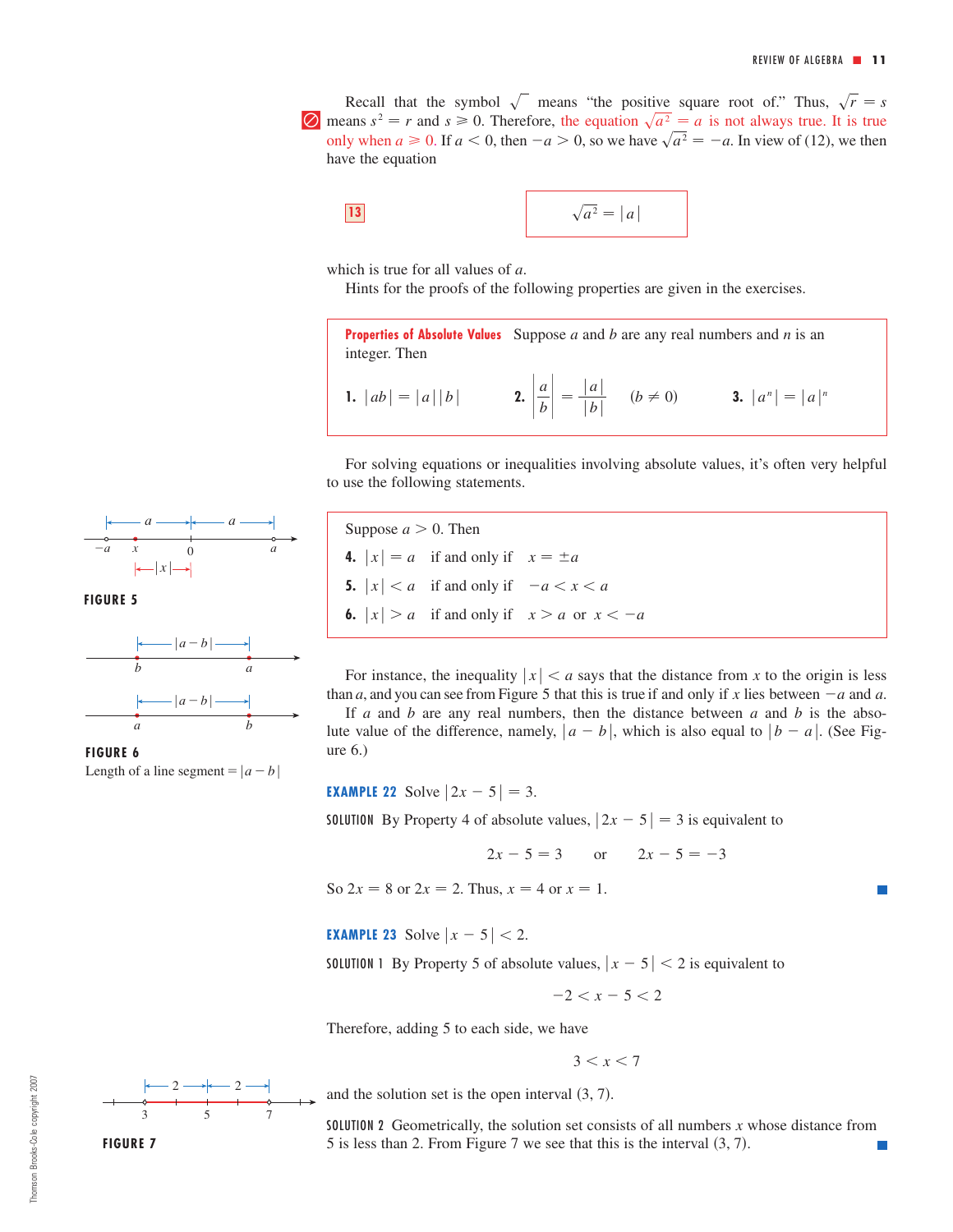**EXAMPLE 24** Solve  $|3x + 2| \ge 4$ .

**SOLUTION** By Properties 4 and 6 of absolute values,  $|3x + 2| \ge 4$  is equivalent to

$$
3x + 2 \ge 4 \qquad \text{or} \qquad 3x + 2 \le -4
$$

In the first case,  $3x \ge 2$ , which gives  $x \ge \frac{2}{3}$ . In the second case,  $3x \le -6$ , which gives  $x \le -2$ . So the solution set is  $3x \ge 2$ , which gives  $x \ge \frac{2}{3}$ . In the second case,  $3x \le -6$ 

$$
\{x \mid x \le -2 \text{ or } x \ge \frac{2}{3}\} = (-\infty, -2] \cup [\frac{2}{3}, \infty)
$$

**EXERCISES**

| A Click here for answers.                                        | <b>S</b> Click here for solutions.                      | 39. $t^3 + 1$                                                           | 40. $4t^2 - 9s^2$                          |
|------------------------------------------------------------------|---------------------------------------------------------|-------------------------------------------------------------------------|--------------------------------------------|
| $1 - 16$ Expand and simplify.                                    |                                                         | 41. $4t^2 - 12t + 9$                                                    | 42. $x^3$ – 27                             |
| 1. $(-6ab)(0.5ac)$                                               | <b>2.</b> $-(2x^2y)(-xy^4)$                             | 43. $x^3 + 2x^2 + x$                                                    | 44. $x^3 - 4x^2 + 5x - 2$                  |
|                                                                  | 4. $(4 - 3x)x$                                          | 45. $x^3 + 3x^2 - x - 3$                                                | 46. $x^3 - 2x^2 - 23x + 60$                |
| 3. $2x(x - 5)$                                                   | 6. 8 – $(4 + x)$                                        | 47. $x^3 + 5x^2 - 2x - 24$                                              | 48. $x^3 - 3x^2 - 4x + 12$                 |
| 5. $-2(4 - 3a)$                                                  |                                                         |                                                                         |                                            |
| 7. $4(x^2 - x + 2) - 5(x^2 - 2x + 1)$                            |                                                         | $49-54$ Simplify the expression.                                        |                                            |
| 8. $5(3t-4) - (t^2 + 2) - 2t(t - 3)$                             |                                                         | 49. $\frac{x^2 + x - 2}{x^2 - 3x + 2}$                                  | <b>50.</b> $\frac{2x^2-3x-2}{x^2-4}$       |
| 9. $(4x - 1)(3x + 7)$                                            | 10. $x(x-1)(x+2)$                                       |                                                                         |                                            |
| 11. $(2x - 1)^2$                                                 | 12. $(2 + 3x)^2$                                        | 51. $\frac{x^2-1}{x^2-9x+8}$                                            | 52. $\frac{x^3 + 5x^2 + 6x}{x^2 - x - 12}$ |
| 13. $v^4(6 - y)(5 + y)$                                          |                                                         |                                                                         |                                            |
| 14. $(t-5)^2$ – 2(t + 3)(8t – 1)                                 |                                                         | 53. $\frac{1}{x+3} + \frac{1}{x^2-9}$                                   |                                            |
| <b>15.</b> $(1 + 2x)(x^2 - 3x + 1)$ <b>16.</b> $(1 + x - x^2)^2$ |                                                         | <b>54.</b> $\frac{x}{r^2 + r - 2} - \frac{2}{r^2 - 5r + 4}$             |                                            |
|                                                                  |                                                         |                                                                         |                                            |
| 17-28 Perform the indicated operations and simplify.             |                                                         |                                                                         |                                            |
| 17. $\frac{2 + 8x}{2}$                                           | 18. $\frac{9b-6}{3b}$                                   | 55-60 Complete the square.                                              | 56. $x^2 - 16x + 80$                       |
|                                                                  |                                                         | 55. $x^2 + 2x + 5$<br>57. $x^2 - 5x + 10$                               | 58. $x^2 + 3x + 1$                         |
| 19. $\frac{1}{x+5} + \frac{2}{x-3}$                              | 20. $\frac{1}{r+1} + \frac{1}{r-1}$                     |                                                                         |                                            |
| <b>21.</b> $u + 1 + \frac{u}{u + 1}$                             | <b>22.</b> $rac{2}{a^2} - \frac{3}{ab} + \frac{4}{b^2}$ | 59. $4x^2 + 4x - 2$                                                     | 60. $3x^2 - 24x + 50$                      |
|                                                                  |                                                         |                                                                         |                                            |
| 23. $\frac{x/y}{7}$                                              | <b>24.</b> $\frac{x}{\sqrt{z}}$                         | $61-68$ Solve the equation.                                             |                                            |
|                                                                  |                                                         | 61. $x^2 + 9x - 10 = 0$                                                 | 62. $x^2 - 2x - 8 = 0$                     |
| 25. $\left(\frac{-2r}{s}\right)\left(\frac{s^2}{-6t}\right)$     | <b>26.</b> $\frac{a}{bc} \div \frac{b}{ac}$             | <b>63.</b> $x^2 + 9x - 1 = 0$<br><b>64.</b> $x^2 - 2x - 7 = 0$          |                                            |
|                                                                  |                                                         | 65. $3x^2 + 5x + 1 = 0$                                                 | 66. $2x^2 + 7x + 2 = 0$                    |
|                                                                  |                                                         | 67. $x^3 - 2x + 1 = 0$                                                  | 68. $x^3 + 3x^2 + x - 1 = 0$               |
| 27. $rac{1 + \frac{1}{c - 1}}{1 - \frac{1}{c - 1}}$              | <b>28.</b> 1 + $\frac{1}{1 + \frac{1}{1 + x}}$          |                                                                         |                                            |
|                                                                  |                                                         | <b>69–72</b> • Which of the quadratics are irreducible?                 |                                            |
|                                                                  |                                                         | 69. $2x^2 + 3x + 4$                                                     | <b>70.</b> $2x^2 + 9x + 4$                 |
| <b>29-48</b> Eactor the expression.                              |                                                         | 71. $3x^2 + x - 6$                                                      | 72. $x^2 + 3x + 6$                         |
| <b>29.</b> $2x + 12x^3$                                          | <b>30.</b> $5ab - 8abc$                                 |                                                                         | the contract of the contract of the        |
| 31. $x^2 + 7x + 6$                                               | <b>32.</b> $x^2 - x - 6$                                | 73–76 $\blacksquare$ Use the Binomial Theorem to expand the expression. |                                            |
| 33. $x^2 - 2x - 8$                                               | <b>34.</b> $2x^2 + 7x - 4$                              | <b>73.</b> $(a + b)^6$                                                  | <b>74.</b> $(a + b)^7$                     |
| 35. $9x^2 - 36$                                                  | <b>36.</b> $8x^2 + 10x + 3$                             | 75. $(x^2 - 1)^4$                                                       | 76. $(3 + x^2)^5$                          |
| 37. $6x^2 - 5x - 6$                                              | <b>38.</b> $x^2 + 10x + 25$                             |                                                                         |                                            |
|                                                                  |                                                         |                                                                         |                                            |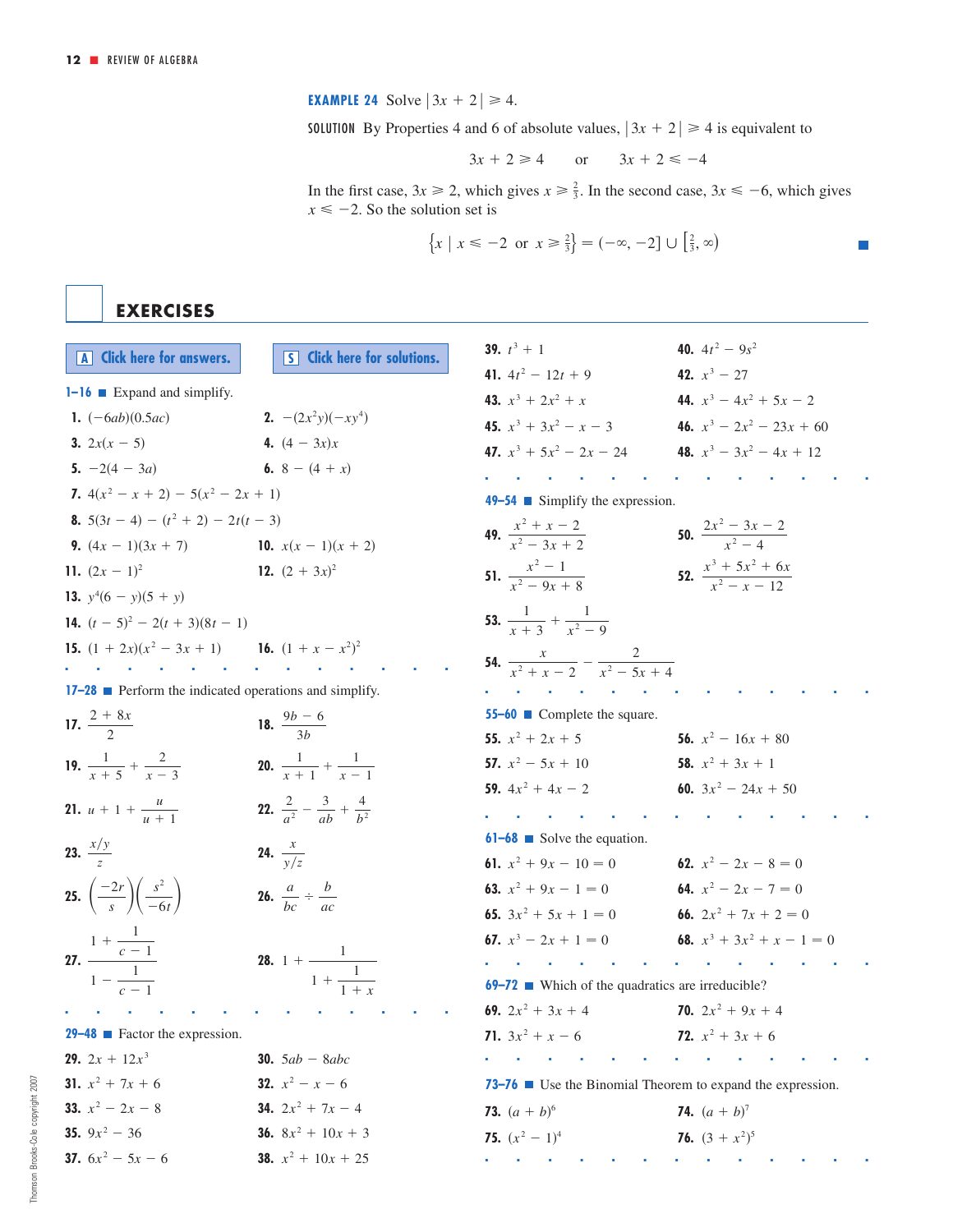**77–82** ■ Simplify the radicals.

**77.** 
$$
\sqrt{32}\sqrt{2}
$$
  
\n**78.**  $\frac{\sqrt[3]{-2}}{\sqrt[3]{54}}$   
\n**79.**  $\frac{\sqrt[4]{32x^4}}{\sqrt[4]{2}}$   
\n**80.**  $\sqrt{xy}\sqrt{x^3y}$   
\n**81.**  $\sqrt{16a^4b^3}$   
\n**82.**  $\frac{\sqrt[5]{96a^6}}{\sqrt[5]{3a}}$ 

**83–100** Use the Laws of Exponents to rewrite and simplify the expression.

| 83. $3^{10} \times 9^8$                                 | 84. $2^{16} \times 4^{10} \times 16^6$            |
|---------------------------------------------------------|---------------------------------------------------|
| <b>85.</b> $\frac{x^9(2x)^4}{x^3}$                      | <b>86.</b> $\frac{a^n \times a^{2n+1}}{a^{n-2}}$  |
| <b>87.</b> $\frac{a^{-3}b^4}{a^{-5}b^5}$                | <b>88.</b> $\frac{x^{-1} + y^{-1}}{(x + y)^{-1}}$ |
| 89. $3^{-1/2}$                                          | 90. $96^{1/5}$                                    |
| 91. $125^{2/3}$                                         | <b>92.</b> $64^{-4/3}$                            |
| <b>93.</b> $(2x^2y^4)^{3/2}$                            | <b>94.</b> $(x^{-5}y^3z^{10})^{-3/5}$             |
| 95. $\sqrt[5]{y^6}$                                     | <b>96.</b> $(\sqrt[4]{a})^3$                      |
| <b>97.</b> $\frac{1}{(\sqrt{t})^5}$                     | 98. $\frac{\sqrt[8]{x^5}}{\sqrt[4]{x^3}}$         |
| <b>99.</b> $\sqrt[4]{\frac{t^{1/2}\sqrt{st}}{s^{2/3}}}$ | 100. $\sqrt[4]{r^{2n+1}} \times \sqrt[4]{r^{-1}}$ |
|                                                         |                                                   |

**101–108 ■** Rationalize the expression.

101. 
$$
\frac{\sqrt{x} - 3}{x - 9}
$$
  
\n102.  $\frac{(1/\sqrt{x}) - 1}{x - 1}$   
\n103.  $\frac{x\sqrt{x} - 8}{x - 4}$   
\n104.  $\frac{\sqrt{2} + h + \sqrt{2} - h}{h}$   
\n105.  $\frac{2}{3 - \sqrt{5}}$   
\n106.  $\frac{1}{\sqrt{x} - \sqrt{y}}$   
\n107.  $\sqrt{x^2 + 3x + 4} - x$   
\n108.  $\sqrt{x^2 + x} - \sqrt{x^2 - x}$ 

**109–116** ■ State whether or not the equation is true for all values of the variable.

| 109. $\sqrt{x^2} = x$                       | 110. $\sqrt{x^2+4} =  x  + 2$                    |
|---------------------------------------------|--------------------------------------------------|
| 111. $\frac{16 + a}{16} = 1 + \frac{a}{16}$ | 112. $\frac{1}{x^{-1} + y^{-1}} = x + y$         |
| 113. $\frac{x}{x+y} = \frac{1}{1+y}$        | 114. $\frac{2}{4+x} = \frac{1}{2} + \frac{2}{x}$ |
| 115. $(x^3)^4 = x^7$                        |                                                  |
| <b>116.</b> $6 - 4(x + a) = 6 - 4x - 4a$    |                                                  |

■■■■■■■■■■■■■ **117–126** Rewrite the expression without using the absolute value symbol.

| 117. $ 5 - 23 $                | 118. $ \pi - 2 $               |
|--------------------------------|--------------------------------|
| 119. $ \sqrt{5}-5 $            | <b>120.</b> $\ -2 - -3 $       |
| <b>121.</b> $ x-2 $ if $x < 2$ | <b>122.</b> $ x-2 $ if $x > 2$ |
| 123. $ x + 1 $                 | <b>124.</b> $ 2x-1 $           |
| <b>125.</b> $ x^2 + 1 $        | <b>126.</b> $ 1 - 2x^2 $       |
|                                |                                |

**127–142** ■ Solve the inequality in terms of intervals and illustrate the solution set on the real number line.

| 127. $2x + 7 > 3$                                           | 128. $4 - 3x \ge 6$           |
|-------------------------------------------------------------|-------------------------------|
| 129. 1 – $x \le 2$                                          | 130. 1 + $5x > 5 - 3x$        |
| 131. $0 \leq 1 - x \leq 1$                                  | 132. $1 < 3x + 4 \le 16$      |
| <b>133.</b> $(x - 1)(x - 2) > 0$ <b>134.</b> $x^2 < 2x + 8$ |                               |
| 135. $x^2 < 3$                                              | 136. $x^2 \ge 5$              |
| 137. $x^3 - x^2 \leq 0$                                     |                               |
| 138 $(x + 1)(x - 2)(x + 3) \ge 0$                           |                               |
| 139. $x^3 > x$                                              | 140. $x^3 + 3x < 4x^2$        |
| 141. $\frac{1}{x}$ < 4                                      | 142. $-3 < \frac{1}{x} \le 1$ |

**143.** The relationship between the Celsius and Fahrenheit temperature scales is given by  $C = \frac{5}{9}(F - 32)$ , where C is the temperature in degrees Celsius and  $F$  is the temperature in degrees Fahrenheit. What interval on the Celsius scale corresponds to the temperature range  $50 \le F \le 95$ ?

■■■■■■■■■■■■■

- **144.** Use the relationship between C and F given in Exercise 143 to find the interval on the Fahrenheit scale corresponding to the temperature range  $20 \le C \le 30$ .
- **145.** As dry air moves upward, it expands and in so doing cools at a rate of about  $1^{\circ}$ C for each 100-m rise, up to about 12 km.
	- (a) If the ground temperature is  $20^{\circ}$ C, write a formula for the temperature at height h.
	- (b) What range of temperature can be expected if a plane takes off and reaches a maximum height of 5 km?
- **146.** If a ball is thrown upward from the top of a building 128 ft high with an initial velocity of 16 ft/s, then the height  $h$  above the ground  $t$  seconds later will be

$$
h = 128 + 16t - 16t^2
$$

During what time interval will the ball be at least 32 ft above the ground?

**147–148** Solve the equation for  $x$ .

| <b>147.</b> $ x+3  =  2x+1 $ <b>148.</b> $ 3x+5  = 1$ |                            |
|-------------------------------------------------------|----------------------------|
|                                                       | <b>Service Control</b>     |
| <b>149–156</b> Solve the inequality.                  |                            |
| 149. $ x  < 3$                                        | 150. $ x  \ge 3$           |
| 151. $ x-4  < 1$                                      | <b>152.</b> $ x-6  < 0.1$  |
| 153. $ x + 5  \ge 2$                                  | 154. $ x + 1  \ge 3$       |
| <b>155.</b> $ 2x - 3  \le 0.4$                        | <b>156.</b> $ 5x - 2  < 6$ |
|                                                       |                            |

- **157.** Solve the inequality  $a(bx c) \geq bc$  for *x*, assuming that *a*, *b*, and c are positive constants.
- **158.** Solve the inequality  $ax + b < c$  for x, assuming that a, b, and are negative constants. *c*
- **159** Prove that  $|ab| = |a||b|$ . [*Hint:* Use Equation 3.]
- **160.** Show that if  $0 < a < b$ , then  $a^2 < b^2$ .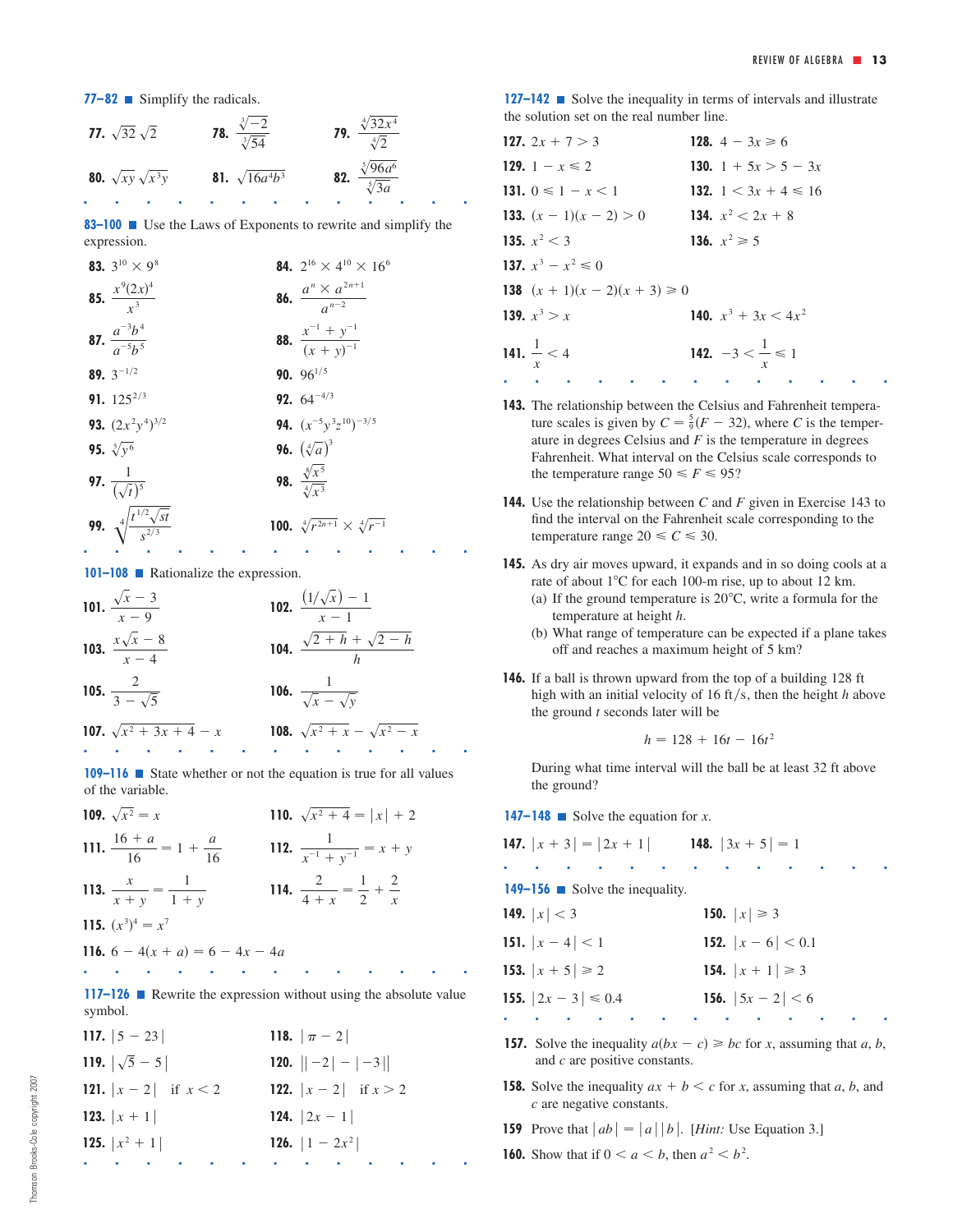## <span id="page-13-0"></span>**ANSWERS**

**S [Click here for solutions.](#page-14-0)**

**1.**  $-3a^2bc$  **2.**  $2x^3y^5$  **3.**  $2x^2 - 10x$  **4.**  $4x - 3x^2$ **5.**  $-8 + 6a$  **6.**  $4 - x$  **7.**  $-x^2 + 6x + 3$ **8.**  $-3t^2 + 21t - 22$  **9.**  $12x^2 + 25x - 7$ **10.**  $x^3 + x^2 - 2x$  **11.**  $4x^2 - 4x + 1$ **12.**  $9x^2 + 12x + 4$  **13.**  $30y^4 + y^5 - y^6$ **14.**  $-15t^2 - 56t + 31$  **15.**  $2x^3 - 5x^2 - x + 1$ **16.**  $x^4 - 2x^3 - x^2 + 2x + 1$  **17.**  $1 + 4x$  **18.**  $3 - 2/b$ **19.**  $\frac{3x+7}{2x-2}$  **20.**  $\frac{2x}{2}$  **21.**  $\frac{u^2+3u+1}{u^2}$ **22.**  $\frac{2b^2 - 3ab + 4a^2}{a}$  **23.**  $\frac{x}{a}$  **24.**  $\frac{zx}{a}$  **25.**  $\frac{rs}{a}$ **26.**  $\frac{a^2}{12}$  **27.**  $\frac{c}{2}$  **28.**  $\frac{3+2x}{2}$  **29.**  $2x(1+6x^2)$ **30.**  $ab(5-8c)$  **31.**  $(x+6)(x+1)$  **32.**  $(x-3)(x+2)$ **33.**  $(x - 4)(x + 2)$  **34.**  $(2x - 1)(x + 4)$ **35.**  $9(x-2)(x+2)$  **36.**  $(4x+3)(2x+1)$ **37.**  $(3x + 2)(2x - 3)$  **38.**  $(x + 5)^2$ **39.**  $(t + 1)(t^2 - t + 1)$  **40.**  $(2t - 3s)(2t + 3s)$ **41.**  $(2t-3)^2$  **42.**  $(x-3)(x^2+3x+9)$ **43.**  $x(x + 1)^2$  **44.**  $(x - 1)^2(x - 2)$ **45.**  $(x - 1)(x + 1)(x + 3)$  **46.**  $(x - 3)(x + 5)(x - 4)$ **47.**  $(x - 2)(x + 3)(x + 4)$  **48.**  $(x - 2)(x - 3)(x + 2)$ **49.**  $\frac{x+2}{x-2}$  **50.**  $\frac{2x+1}{x+2}$  **51.**  $\frac{x+1}{x-8}$  **52.**  $\frac{x(x+2)}{x-4}$ **53.**  $\frac{x-2}{2}$  **54.**  $\frac{x^2-6x-4}{(x-1)(x+2)^2}$ **55.**  $(x + 1)^2 + 4$  **56.**  $(x - 8)^2 + 16$  **57.**  $(x - \frac{5}{2})^2 + \frac{15}{4}$ **58.**  $(x + \frac{3}{2})^2 - \frac{5}{4}$  **59.**  $(2x + 1)^2 - 3$ **60.**  $3(x-4)^2 + 2$  **61.** 1, -10 **62.** -2, 4 **63.**  $\frac{-9 \pm \sqrt{85}}{2}$  **64.**  $1 \pm 2\sqrt{2}$  **65.**  $\frac{-5 \pm \sqrt{13}}{2}$ **66.**  $\frac{-7 \pm \sqrt{33}}{4}$  **67.** 1,  $\frac{-1 \pm \sqrt{5}}{2}$  **68.** -1, -1  $\pm \sqrt{2}$ **69.** Irreducible **70.** Not irreducible **71.** Not irreducible (two real roots) **72.** Irreducible **73.**  $a^6 + 6a^5b + 15a^4b^2 + 20a^3b^3 + 15a^2b^4 + 6ab^5 + b^6$ **74.**  $a^7 + 7a^6b + 21a^5b^2 + 35a^4b^3 + 35a^3b^4$ **75.**  $x^8 - 4x^6 + 6x^4 - 4x^2 + 1$ **76.**  $243 + 405x^2 + 270x^4 + 90x^6 + 15x^8 + x^{10}$ **77.** 8 **78.**  $-\frac{1}{3}$  **79.**  $2|x|$  **80.**  $x^2|y|$ **81.**  $4a^2b\sqrt{b}$  **82.** 2a **83.** 3<sup>26</sup> **84.** 2<sup>60</sup> **85.** 16*x*<sup>10</sup> **86.**  $a^{2n+3}$  **87. 88. 88. 89. 90.**  $2^5\sqrt{3}$  **91.** 25 **92.**  $\frac{1}{256}$  **93.**  $2\sqrt{2}|x|^3y^6$ **94.**  $\frac{x^3}{y^{9/5}z^6}$  **95.**  $y^{6/5}$  **96.**  $a^{3/4}$  **97.**  $t^{-5/2}$  **98.**  $\frac{1}{x^{1/8}}$ *y* <sup>9</sup> 5 *z* 6 1  $\sqrt{3}$  $(x + y)^2$ *xy*  $a^{2n+3}$  **87.**  $\frac{a^2}{b}$  $+ 21a^2b^5 + 7ab^6 + b^7$  $-7 \pm \sqrt{33}$ 4  $\frac{-9 \pm \sqrt{85}}{2}$  **64.** 1 ± 2 $\sqrt{2}$  **65.**  $\frac{-5 \pm \sqrt{2}}{6}$  $(x - 1)(x + 2)(x - 4)$  $x - 2$  $x^2 - 9$  $x + 1$  $x - 8$  $2x + 1$  $x + 2$  $x + 2$  $x - 2$  $2 + x$ *c*  $c - 2$ *a* 2 *b* 2 3*t zx y x yz*  $2b^2 - 3ab + 4a^2$  $a^2b^2$  $u + 1$ 2*x*  $x^2 - 1$  $3x + 7$  $x^2 + 2x - 15$ 

| <b>99.</b> $\frac{t^{1/4}}{s^{1/24}}$ <b>100.</b> $r^{n/2}$ <b>101.</b> $\frac{1}{\sqrt{x}+3}$ <b>102.</b> $\frac{-1}{\sqrt{x}+x}$                                                           |
|----------------------------------------------------------------------------------------------------------------------------------------------------------------------------------------------|
| 103. $rac{x^2 + 4x + 16}{x\sqrt{x} + 8}$ 104. $rac{2}{\sqrt{2+h} - \sqrt{2-h}}$                                                                                                              |
| <b>105.</b> $rac{3 + \sqrt{5}}{2}$ <b>106.</b> $rac{\sqrt{x} + \sqrt{y}}{x - y}$ <b>107.</b> $rac{3x + 4}{\sqrt{x^2 + 3x + 4} + x}$                                                          |
| <b>108.</b> $\frac{2x}{\sqrt{x^2 + x} + \sqrt{x^2 - x}}$ <b>109.</b> False <b>110.</b> False                                                                                                 |
| 111. True 112. False 113. False 114. False                                                                                                                                                   |
| 115. False 116. True 117. 18 118. $\pi - 2$<br>119. $5 - \sqrt{5}$ 120. 1 121. $2 - x$ 122. $x - 2$                                                                                          |
| <b>123.</b> $ x + 1  = \begin{cases} x + 1 & \text{if } x \ge -1 \\ -x - 1 & \text{if } x < -1 \end{cases}$                                                                                  |
| <b>124.</b> $ 2x - 1  = \begin{cases} 2x - 1 & \text{if } x \ge \frac{1}{2} \\ 1 - 2x & \text{if } x < \frac{1}{2} \end{cases}$                                                              |
| 125. $x^2 + 1$                                                                                                                                                                               |
| <b>126.</b> $ 1 - 2x^2 $ = $\begin{cases} 1 - 2x^2 & \text{if } -1/\sqrt{2} \le x \le 1/\sqrt{2} \\ 2x^2 - 1 & \text{if } x < -1/\sqrt{2} \text{ or } x > 1/\sqrt{2} \end{cases}$            |
| <b>128.</b> $\left(-\infty, -\frac{2}{3}\right]$<br>127. $(-2, \infty)$<br>$\qquad \qquad -2$<br>$\qquad \qquad 0$                                                                           |
| $-\frac{2}{3}$ 0                                                                                                                                                                             |
| 130. $(\frac{1}{2}, \infty)$<br>129. $[-1, \infty)$                                                                                                                                          |
| $\overline{\phantom{a}1\phantom{a}}$<br>$\begin{array}{c c}\n & 0 \\ \hline\n0 & \frac{1}{2}\n\end{array}$                                                                                   |
| 132. $(-1, 4]$<br>131. $(0, 1]$                                                                                                                                                              |
| $\overrightarrow{0}$<br>$\begin{array}{c}\n\circ \\ \hline\n-1 & 0\n\end{array}$<br>$\overline{4}$                                                                                           |
| 133. $(-\infty, 1) \cup (2, \infty)$<br>134. $(-2, 4)$<br>$\overrightarrow{-2}$ 0                                                                                                            |
| $\overline{4}$<br>135. $(-\sqrt{3}, \sqrt{3})$                                                                                                                                               |
| <b>136.</b> $\left(-\infty, -\sqrt{5}\right] \cup \left[\sqrt{5}, \infty\right)$<br>$-\sqrt{3}$ 0 $\sqrt{3}$<br>$-\sqrt{5}$ 0 $\sqrt{5}$                                                     |
| 138. $[-3, -1] \cup [2, \infty)$<br>137. $(-\infty, 1]$                                                                                                                                      |
| $\frac{1}{0}$<br>$-3$ $-1$ 0<br>2                                                                                                                                                            |
| 139. $(-1, 0) \cup (1, \infty)$<br>140. $(-\infty, 0) \cup (1, 3)$                                                                                                                           |
| $\begin{array}{ccc}\n0 & 0 & 0 \\ \hline\n0 & 1 & 3\n\end{array}$<br>$\overrightarrow{-1}$ 0 1                                                                                               |
| 142. $\left(-\infty, -\frac{1}{3}\right) \cup [1, \infty)$<br>$\frac{1}{-\frac{1}{3} \cdot 0}$<br>141. $\left(\frac{-\infty, 0\right) \cup \left(\frac{1}{4}, \infty\right)}{0 \frac{1}{4}}$ |
|                                                                                                                                                                                              |
| <b>143.</b> [10, 35] <b>144.</b> [68, 86]                                                                                                                                                    |
| <b>145.</b> (a) $T = 20 - 10h, 0 \le h \le 12$ (b) $-30^{\circ}\text{C} \le T \le 20^{\circ}\text{C}$                                                                                        |
| <b>146.</b> [0, 3] <b>147.</b> 2, $-\frac{4}{3}$ <b>148.</b> $-\frac{4}{3}$ , $-2$ <b>149.</b> (-3, 3)                                                                                       |
| <b>150.</b> $(-\infty, -3] \cup [3, \infty)$ <b>151.</b> $(3, 5)$ <b>152.</b> $(5.9, 6.1)$                                                                                                   |

- **153.**  $(-\infty, -7] \cup [-3, \infty)$  **154.**  $(-\infty, -4] \cup [2, \infty)$
- **155.** [1.3, 1.7] **156.**  $\left(-\frac{4}{5}, \frac{8}{5}\right)$ **157.**  $x \ge \frac{(a+b)c}{ab}$  **158.**  $x > \frac{c-b}{a}$

*ab*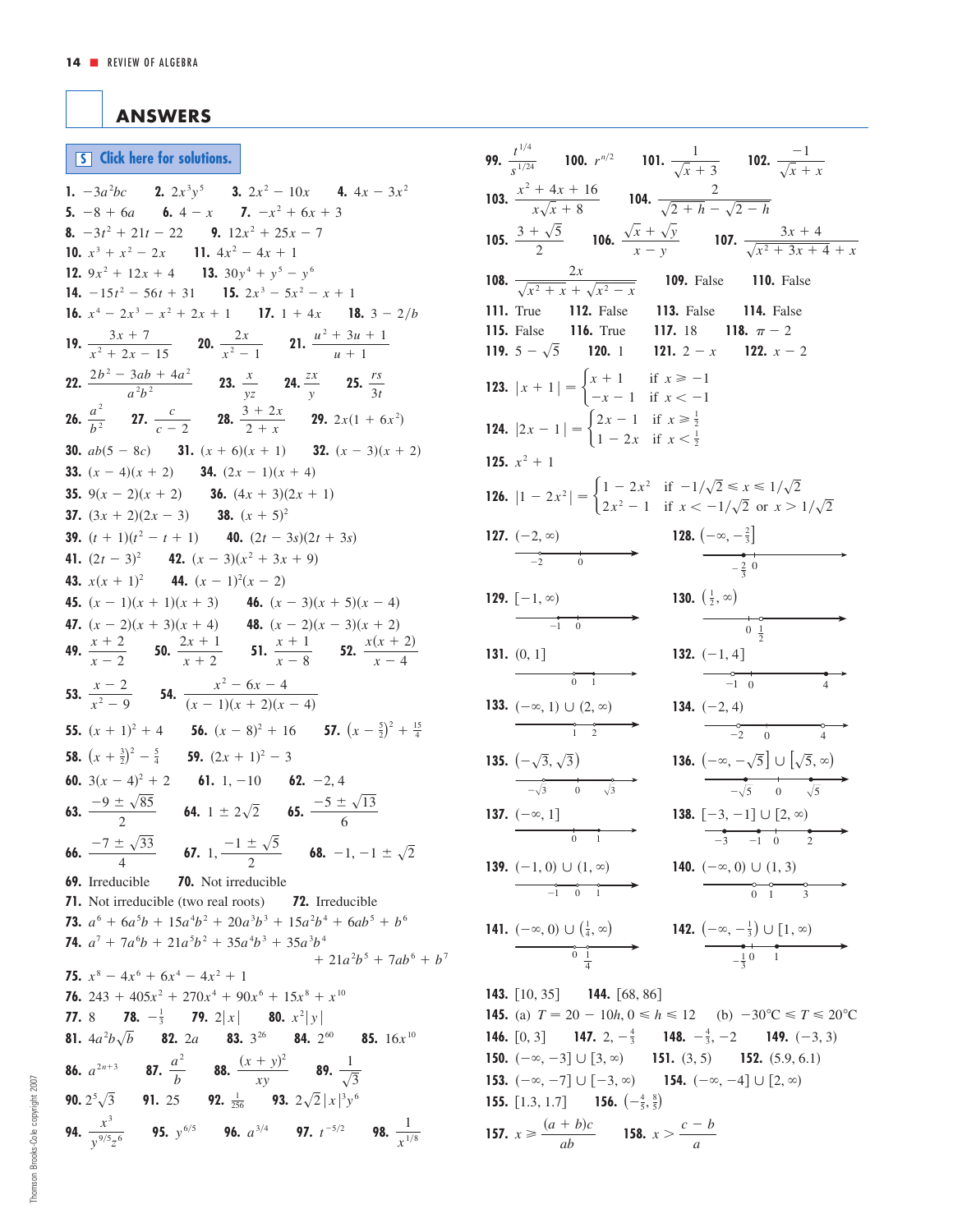## <span id="page-14-0"></span>**SOLUTIONS**

**1.**  $(-6ab)(0.5ac) = (-6)(0.5)(a \cdot abc) = -3a^2bc$ **2.**  $-(2x^2y)(-xy^4) = 2x^2xyy^4 = 2x^3y^5$ **3.**  $2x(x-5) = 2x \cdot x - 2x \cdot 5 = 2x^2 - 10x$ **4.**  $(4-3x)x = 4 \cdot x - 3x \cdot x = 4x - 3x^2$ **5.**  $-2(4-3a) = -2 \cdot 4 + 2 \cdot 3a = -8 + 6a$ **6.**  $8 - (4 + x) = 8 - 4 - x = 4 - x$ **7.**  $4(x^{2} - x + 2) - 5(x^{2} - 2x + 1) = 4x^{2} - 4x + 8 - 5x^{2} - 5(-2x) - 5$  $= 4x^2 - 5x^2 - 4x + 10x + 8 - 5 = -x^2 + 6x + 3$ **8.**  $5(3t-4)-(t^2+2)-2t(t-3)=15t-20-t^2-2-2t^2+6t$  $= (-1 - 2)t<sup>2</sup> + (15 + 6)t - 20 - 2 = -3t<sup>2</sup> + 21t - 22$ **9.**  $(4x-1)(3x+7) = 4x(3x+7) - (3x+7) = 12x^2 + 28x - 3x - 7 = 12x^2 + 25x - 7$ **10.**  $x(x-1)(x+2) = (x^2-x)(x+2) = x^2(x+2) - x(x+2) = x^3 + 2x^2 - x^2 - 2x$  $= x^3 + x^2 - 2x$ **11.**  $(2x-1)^2 = (2x)^2 - 2(2x)(1) + 1^2 = 4x^2 - 4x + 1$ **12.**  $(2+3x)^2 = 2^2 + 2(2)(3x) + (3x)^2 = 9x^2 + 12x + 4$ **13.**  $y^4(6-y)(5+y) = y^4[6(5+y) - y(5+y)] = y^4(30+6y-5y-y^2)$  $= y^4(30 + y - y^2) = 30y^4 + y^5 - y^6$ **14.**  $(t-5)^2 - 2(t+3)(8t-1) = t^2 - 2(5t) + 5^2 - 2(8t^2 - t + 24t - 3)$  $= t^2 - 10t + 25 - 16t^2 + 2t - 48t + 6 = -15t^2 - 56t + 31$ **15.**  $(1+2x)(x^2-3x+1)=1(x^2-3x+1)+2x(x^2-3x+1)=x^2-3x+1+2x^3-6x^2+2x$  $= 2x^3 - 5x^2 - x + 1$ **16.**  $(1+x-x^2)^2 = (1+x-x^2)(1+x-x^2) = 1(1+x-x^2) + x(1+x-x^2) - x^2(1+x-x^2)$  $=1+x-x^2+x+x^2-x^3-x^2-x^3+x^4=x^4-2x^3-x^2+2x+1$ **17.**  $\frac{2+8x}{2} = \frac{2}{2} + \frac{8x}{2} = 1 + 4x$ **18.**  $\frac{9b-6}{3b} = \frac{9b}{3b} - \frac{6}{3b} = 3 - \frac{2}{b}$ **19.**  $\frac{1}{x+5} + \frac{2}{x-3} = \frac{(1)(x-3) + 2(x+5)}{(x+5)(x-3)} = \frac{x-3+2x+10}{(x+5)(x-3)} = \frac{3x+7}{x^2+2x-15}$ **20.**  $\frac{1}{x+1} + \frac{1}{x-1} = \frac{1(x-1) + 1(x+1)}{(x+1)(x-1)} = \frac{x-1+x+1}{x^2-1} = \frac{2x}{x^2-1}$ **21.**  $u + 1 + \frac{u}{u+1} = \frac{(u+1)(u+1) + u}{u+1} = \frac{u^2 + 2u + 1 + u}{u+1} = \frac{u^2 + 3u + 1}{u+1}$ **22.**  $\frac{2}{a^2} - \frac{3}{ab} + \frac{4}{b^2} = \frac{2b^2}{a^2b^2} - \frac{3ab}{a^2b^2} + \frac{4a^2}{a^2b^2} = \frac{2b^2 - 3ab + 4a^2}{a^2b^2}$ **23.**  $\frac{x/y}{z} = \frac{x/y}{z/1} = \frac{1}{z} \cdot \frac{x}{y} = \frac{x}{yz}$ **24.**  $\frac{x}{y/z} = \frac{x/1}{y/z} = \frac{z}{y}$ .  $\frac{x}{1} = \frac{zx}{y}$ **26.**  $\frac{a}{bc} \div$  $\frac{b}{ac} = \frac{a}{bc} \times \frac{ac}{b} = \frac{a^2c}{b^2c} = \frac{a^2}{b^2}$ **25.**  $\left(\frac{-2r}{s}\right)$  $\bigwedge$   $s^2$  $-6t$  $= \frac{-2rs^2}{-6st} = \frac{rs}{3t}$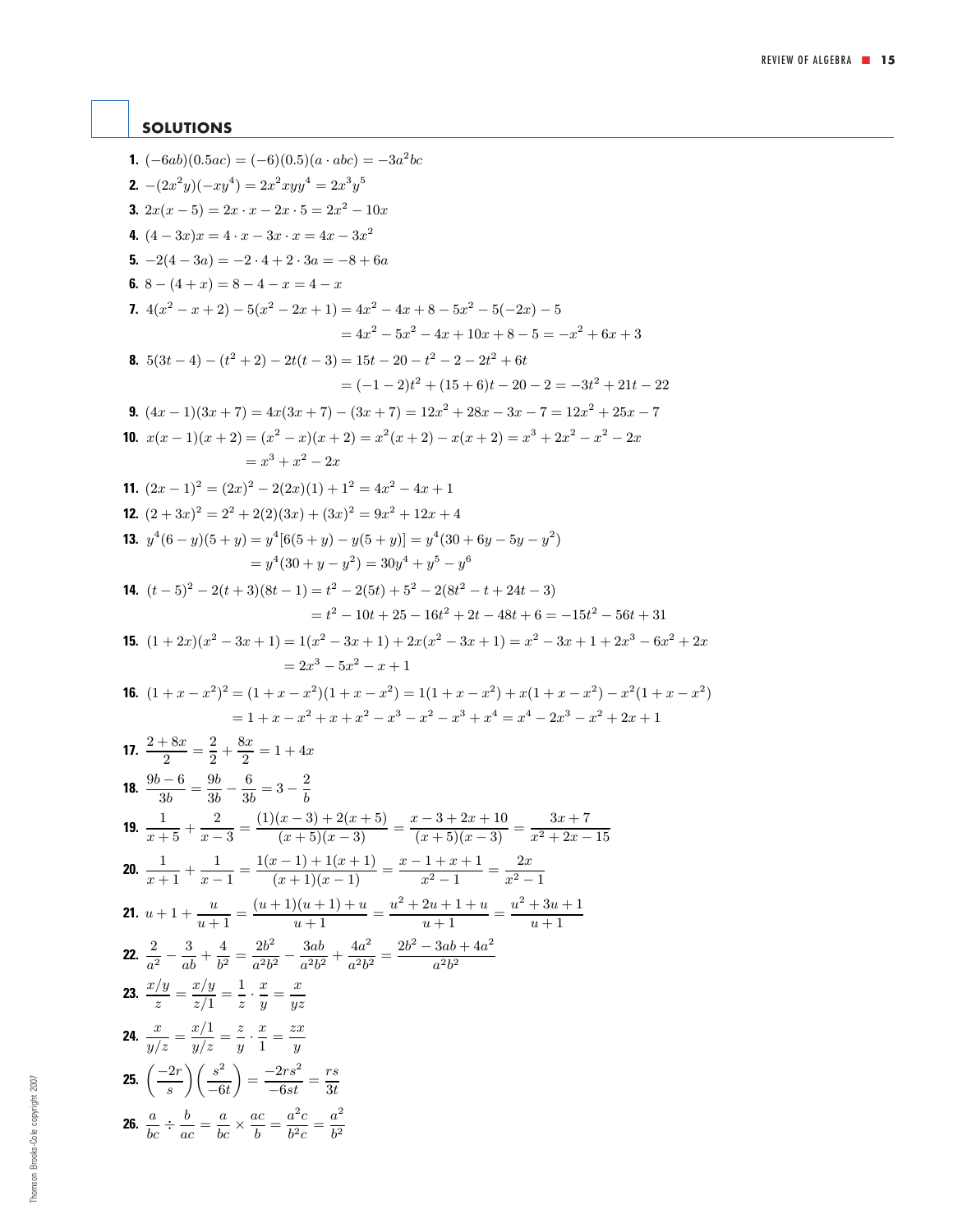27. 
$$
\frac{1+\frac{1}{c-1}}{1-\frac{1}{c-1}} = \frac{\frac{c-1}{c-1-1}}{c-1-1} = \frac{\frac{c}{c-1}}{c-2} = \frac{c-1}{c-2} \cdot \frac{c}{c-1} = \frac{c}{c-2}
$$
\n28. 
$$
1 + \frac{1}{1+x} = 1 + \frac{1}{1+x+1} = 1 + \frac{1+x}{2+x} = \frac{2+x+1+x}{2+x} = \frac{3+2x}{2+x}
$$
\n29. 
$$
2x + 12x^3 = 2x \cdot 1 + 2x \cdot 6x^2 = 2x(1+6x^2)
$$
\n30. 
$$
5ab - 8abc = ab \cdot 5 - ab \cdot 8c = ab(5 - 8c)
$$
\n31. The two integers that add to give 7 and multiply to give 6 are 6 and 1. Therefore 
$$
x^2 + 7x + 6 = (x+6)(x+1)
$$
\n32. The two integers that add to give -1 and multiply to give -6 are -3 and 2. Therefore 
$$
x^2 - 2x - 6 = (x-3)(x+2)
$$
\n33. The two integers that add to give  $-2$  and multiply to give  $-8$  are  $-4$  and 2. Therefore 
$$
x^2 - 2x - 8 = (x-4)(x+2)
$$
\n34. 
$$
2x^2 + 7x - 4 = (2x-1)(x+4)
$$
\n35. 
$$
9x^2 - 36 = 9(x^2 - 4) = 9(x-2)(x+2)
$$
 [Equation 3 with  $a = x, b = 2$ ]\n36. 
$$
8x^2 + 10x + 3 = (4x+3)(2x+1)
$$
\n37. 
$$
6x^2 - 5x - 6 = (3x+2)(2x-3)
$$
\n38. 
$$
x^2 + 10x + 25 = (x+5)^2
$$
 [Equation 1 with  $a - x, b = 5$ ]\n39. 
$$
t^3 + 1 = (t+1)(t^2 - t+1)
$$
 [Equation 5 with  $a = t, b = 1$ ]\n40. 
$$
4t^2 - 9s
$$

**44.** Let  $p(x) = x^3 - 4x^2 + 5x - 2$ , and notice that  $p(1) = 0$ , so by the Factor Theorem,  $(x - 1)$  is a factor. Use long division (as in Example 8):

$$
\begin{array}{r} x^2 - 3x + 2 \\ x - 1 \overline{\smash{\big)}\ x^3 - 4x^2 + 5x - 2} \\ \underline{x^3 - x^2} \\ -3x^2 + 5x \\ \underline{-3x^2 + 3x} \\ 2x - 2 \\ \underline{2x - 2} \end{array}
$$

Therefore  $x^3 - 4x^2 + 5x - 2 = (x - 1)(x^2 - 3x + 2) = (x - 1)(x - 2)(x - 1) = (x - 1)^2(x - 2)$ .

**45.** Let  $p(x) = x^3 + 3x^2 - x - 3$ , and notice that  $p(1) = 0$ , so by the Factor Theorem,  $(x - 1)$  is a factor. Use long division (as in Example 8):

$$
\begin{array}{r} x^2 + 4x + 3 \\ x - 1 \overline{\smash)x^3 + 3x^2 - x - 3} \\ \underline{x^3 - x^2} \\ 4x^2 - x \\ \underline{4x^2 - 4x} \\ 3x - 3 \\ \underline{3x - 3} \\ 3x - 3 \\ \end{array}
$$

Therefore  $x^3 + 3x^2 - x - 3 = (x - 1)(x^2 + 4x + 3) = (x - 1)(x + 1)(x + 3)$ .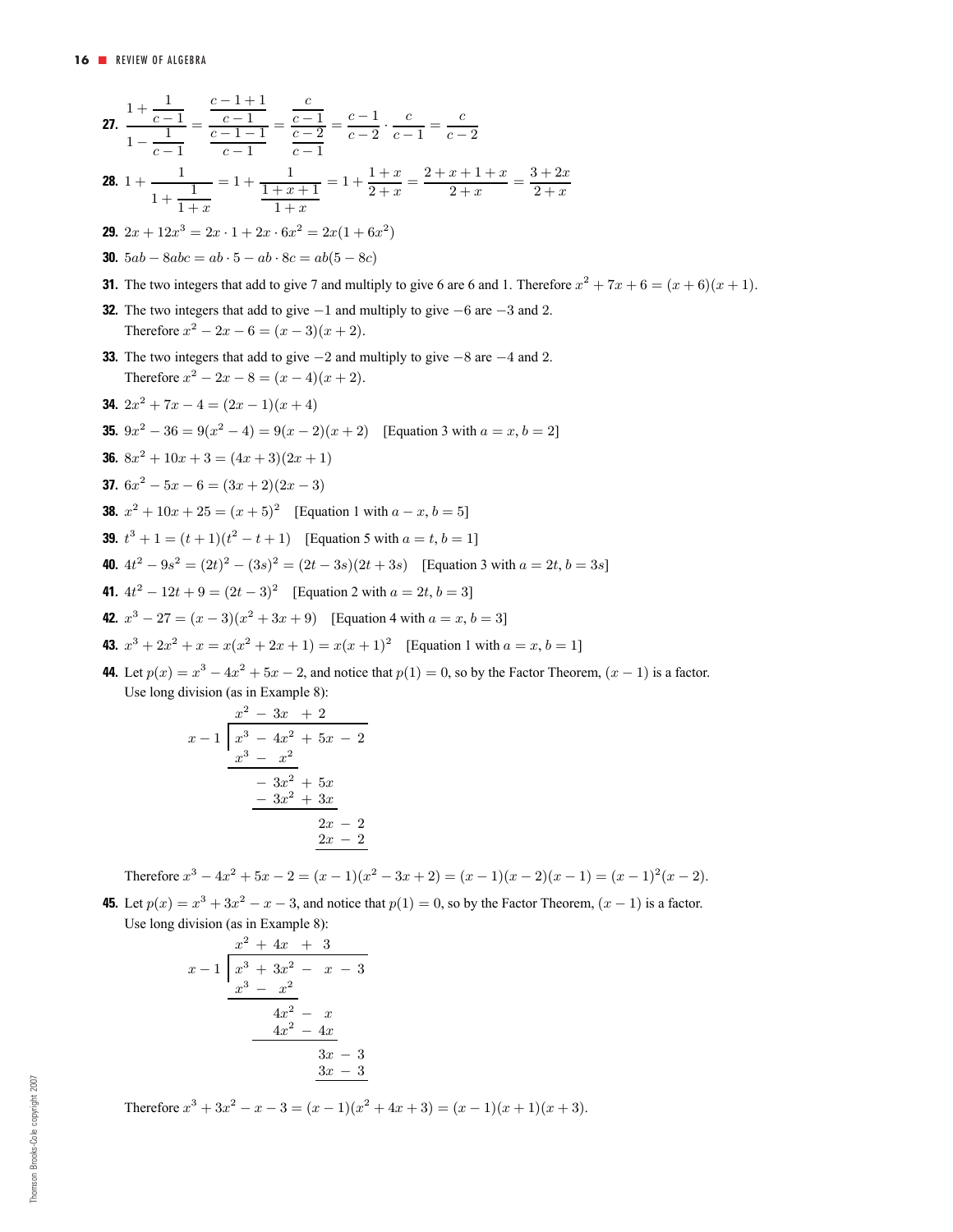**46.** Let  $p(x) = x^3 - 2x^2 - 23x + 60$ , and notice that  $p(3) = 0$ , so by the Factor Theorem,  $(x - 3)$  is a factor. Use long division (as in Example 8):

$$
\begin{array}{r}\nx^2 + x - 20 \\
x - 3 \overline{\smash{\big)}\ x^3 - 2x^2 - 23x + 60} \\
\underline{x^3 - 3x^2} \\
x^2 - 23x \\
\underline{x^2 - 3x} \\
-20x + 60 \\
\underline{-20x + 60}\n\end{array}
$$

Therefore  $x^3 - 2x^2 - 23x + 60 = (x - 3)(x^2 + x - 20) = (x - 3)(x + 5)(x - 4)$ .

**47.** Let  $p(x) = x^3 + 5x^2 - 2x - 24$ , and notice that  $p(2) = 2^3 + 5(2)^2 - 2(2) - 24 = 0$ , so by the Factor Theorem,  $(x - 2)$  is a factor. Use long division (as in Example 8):

$$
\begin{array}{r} x^2 + 7x + 12 \\ x - 2 \overline{\smash{\big)}\ x^3 + 5x^2 - 2x - 24} \\ \underline{x^3 - 2x^2} \\ 7x^2 - 2x \\ \underline{7x^2 - 14x} \\ 12x - 24 \\ \underline{12x - 24} \end{array}
$$

Therefore  $x^3 + 5x^2 - 2x - 24 = (x - 2)(x^2 + 7x + 12) = (x - 2)(x + 3)(x + 4)$ .

**48.** Let  $p(x) = x^3 - 3x^2 - 4x + 12$ , and notice that  $p(2) = 0$ , so by the Factor Theorem,  $(x - 2)$  is a factor. Use long division (as in Example 8):

$$
\begin{array}{r} x^2 - x - 6 \\ x - 2 \overline{\smash{\big)}\ x^3 - 3x^2 - 4x + 12} \\ \underline{x^3 - 2x^2} \\ -x^2 - 4x \\ \underline{-x^2 + 2x} \\ -6x + 12 \\ \underline{-6x + 12} \end{array}
$$

Therefore  $x^3 - 3x^2 - 4x + 12 = (x - 2)(x^2 - x - 6) = (x - 2)(x - 3)(x + 2)$ .

49. 
$$
\frac{x^2 + x - 2}{x^2 - 3x + 2} = \frac{(x+2)(x-1)}{(x-2)(x-1)} = \frac{x+2}{x-2}
$$
  
\n50. 
$$
\frac{2x^2 - 3x - 2}{x^2 - 4} = \frac{(2x+1)(x-2)}{(x-2)(x+2)} = \frac{2x+1}{x+2}
$$
  
\n51. 
$$
\frac{x^2 - 1}{x^2 - 9x + 8} = \frac{(x-1)(x+1)}{(x-8)(x-1)} = \frac{x+1}{x-8}
$$
  
\n52. 
$$
\frac{x^3 + 5x^2 + 6x}{x^2 - x - 12} = \frac{x(x^2 + 5x + 6)}{(x-4)(x+3)} = \frac{x(x+3)(x+2)}{(x-4)(x+3)} = \frac{x(x+2)}{x-4}
$$
  
\n53. 
$$
\frac{1}{x+3} + \frac{1}{x^2 - 9} = \frac{1}{x+3} + \frac{1}{(x-3)(x+3)} - \frac{1(x-3)+1}{(x-3)(x+3)} = \frac{x-2}{x^2 - 9}
$$
  
\n54. 
$$
\frac{x}{x^2 + x - 2} - \frac{2}{x^2 - 5x + 4} = \frac{x}{(x-1)(x+2)} - \frac{2}{(x-4)(x-1)} = \frac{x(x-4) - 2(x+2)}{(x-1)(x+2)(x-4)} = \frac{x^2 - 4x - 2x - 4}{(x-1)(x+2)(x-4)} = \frac{x^2 - 6x - 4}{(x-1)(x+2)(x-4)}
$$
  
\n55. 
$$
x^2 + 2x + 5 = [x^2 + 2x] + 5 = [x^2 + 2x + (1)^2 - (1)^2] + 5 = (x+1)^2 + 5 - 1 = (x+1)^2 + 4
$$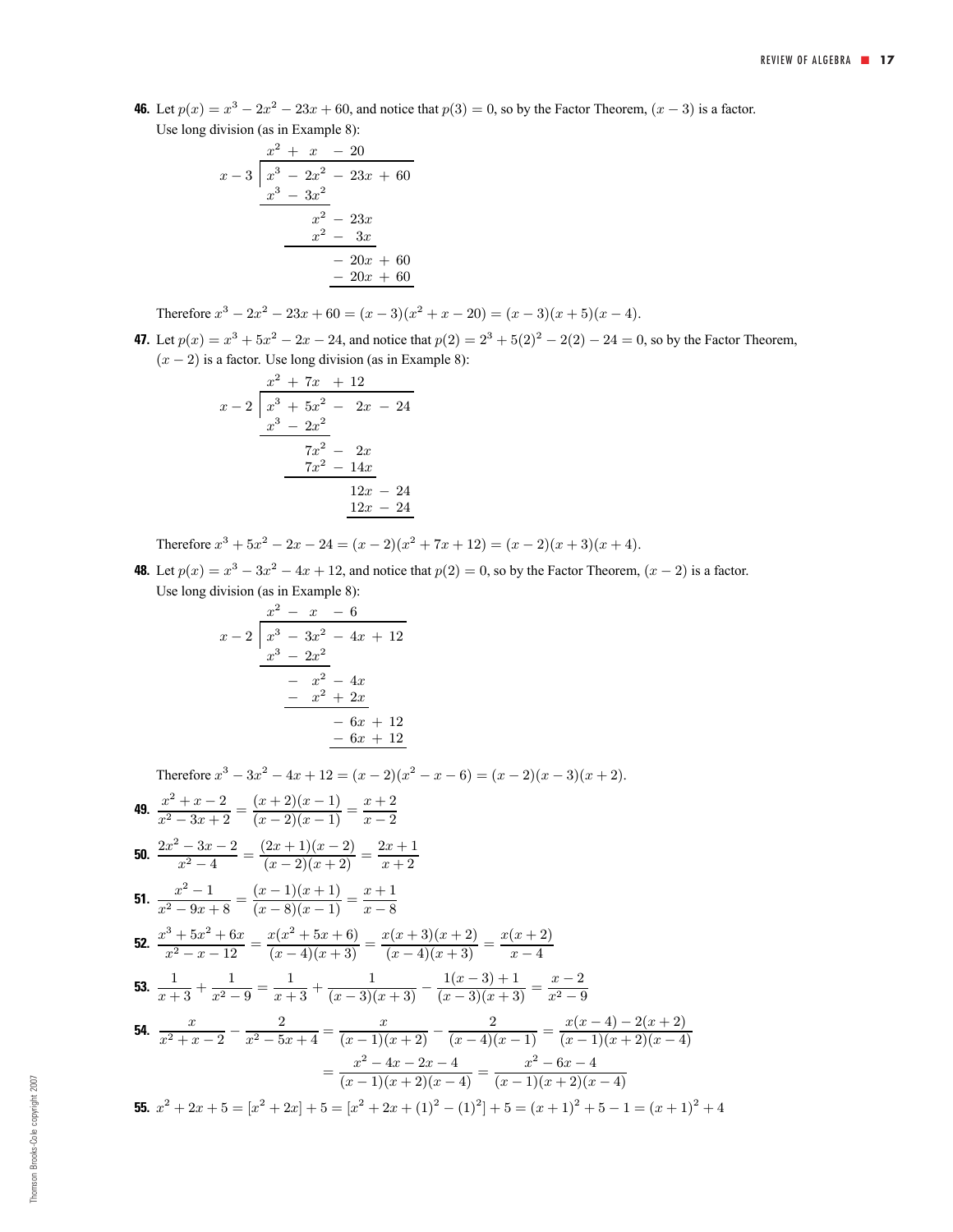**56.** 
$$
x^2 - 16x + 80 = [x^2 - 16x] + 80 = [x^2 - 16x + (8)^2 - (8)^2] + 80 = (x - 8)^2 + 80 - 64 = (x - 8)^2 + 16
$$
  
\n**57.**  $x^2 - 5x + 10 = [x^2 - 5x] + 10 = [x^2 - 5x + (-\frac{5}{2})^2 - (-\frac{5}{2})^2] + 10 = (x - \frac{5}{2})^2 + 10 - \frac{25}{4} = (x - \frac{5}{2})^2 + \frac{15}{4}$   
\n**58.**  $x^2 + 3x + 1 = [x^2 + 3x] + 1 = [x^2 + 3x + (\frac{3}{2})^2 - (\frac{3}{2})^2] + 1 = (x + \frac{3}{2})^2 + 1 - (\frac{3}{2})^2 = (x + \frac{3}{2})^2 - \frac{5}{4}$   
\n**59.**  $4x^2 + 4x - 2 = 4[x^2 + x] - 2 = 4 [x^2 + x + (\frac{1}{2})^2 - (\frac{1}{2})^2] - 2 = 4(x + \frac{1}{2})^2 - 2 - 4(\frac{1}{4}) = 4(x + \frac{1}{2})^2 - 3$   
\n**60.**  $3x^2 - 24x + 50 = 3[x^2 - 8x] + 50 = 3[x^2 - 8x + (-4)^2 - (-4)^2] + 50 = 3(x - 4)^2 + 50 - 3(-4)^2$   
\n $= 3(x - 4)^2 + 2$   
\n**61.**  $x^2 - 9x - 10 = 0 \iff (x + 10)(x - 1) = 0 \iff x + 10 = 0$  or  $x - 1 = 0 \iff x = -10$  or  $x = 1$ .  
\n**62.**  $x^2 - 2x - 8 = 0 \iff (x - 4)(x + 2) = 0 \iff x - 4 = 0$  or  $x + 2 = 0 \iff x = 4$  or  $x = -2$ .  
\n**63.** Using the quadratic formula,  $x^2 + 9x - 1 = 0 \iff x = \frac{-9$ 

**67.** Let  $p(x) = x^3 - 2x + 1$ , and notice that  $p(1) = 0$ , so by the Factor Theorem,  $(x - 1)$  is a factor. Use long division:

$$
\begin{array}{r} x^2 + x - 1 \\ x - 1 \overline{\smash)x^3 + 0x^2 - 2x + 1} \\ \underline{x^3 - x^2} \\ x^2 - 2x \\ \underline{x^2 - x} \\ -x + 1 \\ \underline{-x + 1} \\ -x + 1 \end{array}
$$

Therefore  $x^3 - 2x + 1 = (x - 1)(x^2 + x - 1) = 0 \Leftrightarrow x - 1 = 0$  or  $x^2 + x - 1 = 0 \Leftrightarrow$  $x = 1$  or [using the quadratic formula]  $x = \frac{-1 \pm \sqrt{1^2 - 4(1)(-1)}}{2(1)} = \frac{-1 \pm \sqrt{5}}{2}$ .

**68.** Let  $p(x) = x^3 + 3x^2 + x - 1$ , and notice that  $p(-1) = 0$ , so by the Factor Theorem,  $(x + 1)$  is a factor. Use long division:

$$
\begin{array}{r} x^2 + 2x - 1 \\ x + 1 \overline{\smash)x^3 + 3x^2 + x - 1} \\ \underline{x^3 + x^2} \\ 2x^2 + x \\ \underline{-2x^2 + 2x} \\ -x - 1 \\ \underline{-x - 1} \\ -x - 1 \end{array}
$$

Therefore  $x^3 + 3x^2 + x - 1 = (x + 1)(x^2 + 2x - 1) = 0 \Leftrightarrow x + 1 = 0$  or  $x^2 + 2x - 1 = 0 \Leftrightarrow$  $x = -1$  or [using the quadratic formula]  $x = \frac{-2 \pm \sqrt{2^2 - 4(1)(-1)}}{2} = -1 \pm \sqrt{2}$ .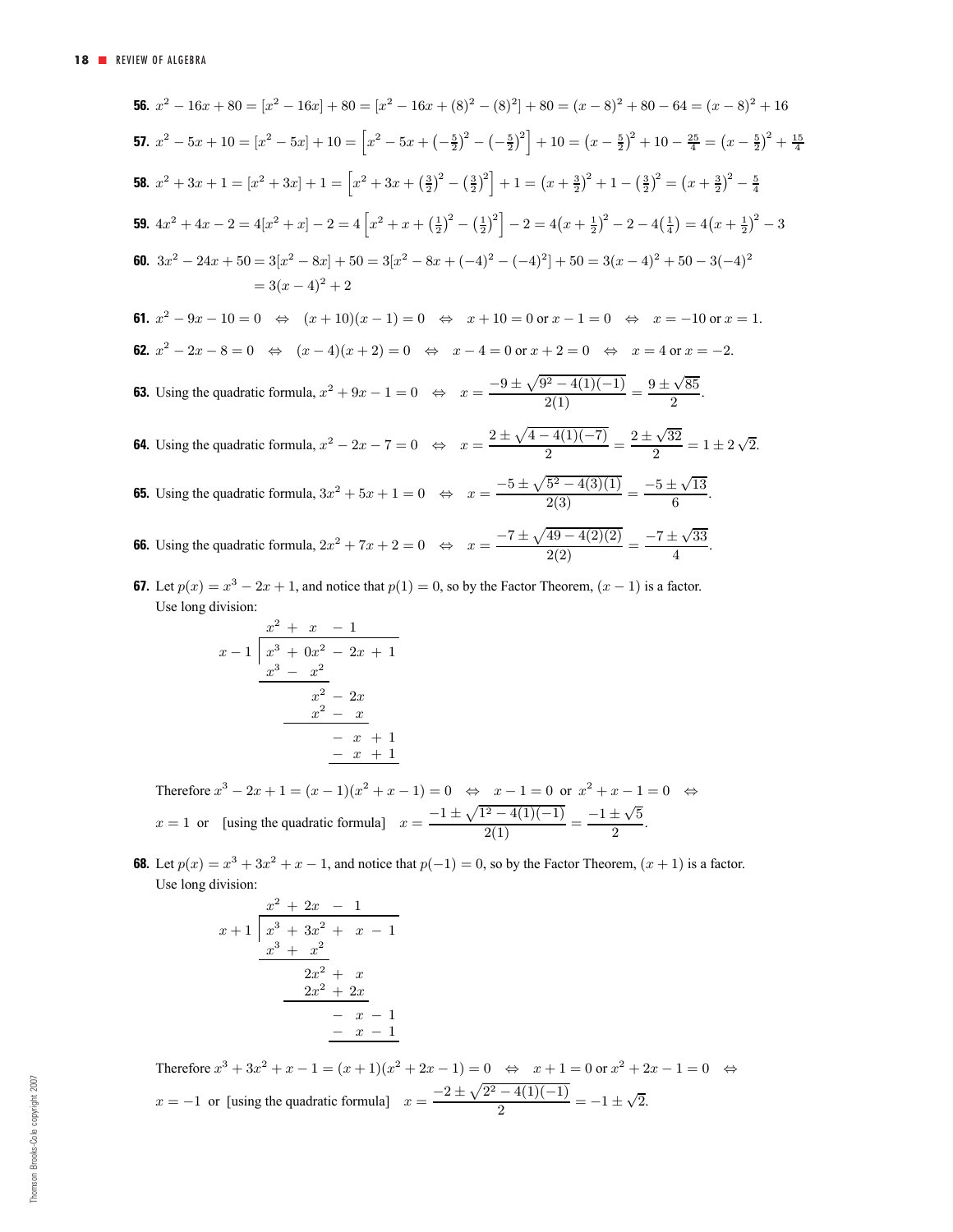- **69.**  $2x^2 + 3x + 4$  is irreducible because its discriminant is negative:  $b^2 4ac = 9 4(2)(4) = -23 < 0$ .
- **70.** The quadratic  $2x^2 + 9x + 4$  is not irreducible because  $b^2 4ac = 9^2 4(2)(4) = 49 > 0$ .
- **71.**  $3x^2 + x 6$  is not irreducible because its discriminant is nonnegative:  $b^2 4ac = 1 4(3)(-6) = 73 > 0$ .
- **72.** The quadratic  $x^2 + 3x + 6$  is irreducible because  $b^2 4ac = 3^2 4(1)(6) = -15 < 0$ .
- **73.** Using the Binomial Theorem with  $k = 6$  we have

$$
(a + b)^6 = a^6 + 6a^5b + \frac{6 \cdot 5}{1 \cdot 2}a^4b^2 + \frac{6 \cdot 5 \cdot 4}{1 \cdot 2 \cdot 3}a^3b^3 + \frac{6 \cdot 5 \cdot 4 \cdot 3}{1 \cdot 2 \cdot 3 \cdot 4}a^2b^4 + 6ab^5 + b^6
$$
  
=  $a^6 + 6a^5b + 15a^4b^2 + 20a^3b^3 + 15a^2b^4 + 6ab^5 + b^6$ 

**74.** Using the Binomial Theorem with  $k = 7$  we have

$$
(a+b)^7 = a^7 + 7a^6b + \frac{7 \cdot 6}{1 \cdot 2}a^5b^2 + \frac{7 \cdot 6 \cdot 5}{1 \cdot 2 \cdot 3}a^4b^3 + \frac{7 \cdot 6 \cdot 5 \cdot 4}{1 \cdot 2 \cdot 3 \cdot 4}a^3b^4 + \frac{7 \cdot 6 \cdot 5 \cdot 4 \cdot 3}{1 \cdot 2 \cdot 3 \cdot 4 \cdot 5}a^2b^5 + 7ab^6 + b^7
$$
  
=  $a^7 + 7a^6b + 21a^5b^2 + 35a^4b^3 + 35a^3b^4 + 21a^2b^5 + 7ab^6 + b^7$ 

**75.** Using the Binomial Theorem with  $a = x^2$ ,  $b = -1$ ,  $k = 4$  we have

$$
(x^{2} - 1)^{4} = [x^{2} + (-1)]^{4} = (x^{2})^{4} + 4(x^{2})^{3}(-1) + \frac{4 \cdot 3}{1 \cdot 2}(x^{2})^{2}(-1)^{2} + 4(x^{2})(-1)^{3} + (-1)^{4}
$$

$$
= x^{8} - 4x^{6} + 6x^{4} - 4x^{2} + 1
$$

**76.** Using the Binomial Theorem with  $a = 3$ ,  $b = x^2$ ,  $k = 5$  we have

$$
(3+x^2)^5 = 3^5 + 5(3)^4(x^2)^1 + \frac{5 \cdot 4}{1 \cdot 2}(3)^3(x^2)^2 + \frac{5 \cdot 4 \cdot 3}{1 \cdot 2 \cdot 3}(3)^2(x^2)^3 + 5(3)(x^2)^4 + (x^2)^5
$$
  
= 243 + 405x^2 + 270x^4 + 90x^6 + 15x^8 + x^{10}

**77.** Using Equation 10,  $\sqrt{32}\sqrt{2} = \sqrt{32 \cdot 2} = \sqrt{64} = 8$ .

78. 
$$
\frac{\sqrt[3]{-2}}{\sqrt[3]{54}} = \sqrt[3]{\frac{-2}{54}} = \sqrt[3]{\frac{-1}{27}} = \frac{\sqrt[3]{-1}}{\sqrt[3]{27}} = \frac{-1}{3} = -\frac{1}{3}
$$
  
\n79. Using Equation 10,  $\frac{\sqrt[4]{32x^4}}{\sqrt[4]{2}} = \frac{\sqrt[4]{32}}{\sqrt[4]{2}} = \sqrt[4]{\frac{32}{2}} \sqrt[4]{x^4} = \sqrt[4]{16} |x| = 2 |x|$ .  
\n80.  $\sqrt{xy} \sqrt{x^3y} = \sqrt{(xy)(x^3y)} = \sqrt{x^4y^2} = x^2 |y|$   
\n81. Using Equation 10,  $\sqrt{16a^4b^3} = \sqrt{16}\sqrt{a^4}\sqrt{b^3} = 4a^2b^{3/2} = 4a^2b^{1/2} = 4a^2b\sqrt{b}$ .  
\n82.  $\frac{\sqrt[5]{96a^6}}{\sqrt[5]{3a}} = \sqrt[6]{\frac{96a^6}{3a}} = \sqrt[5]{32a^5} = 2a$   
\n83. Using Laws 3 and 1 of Exponents respectively,  $3^{10} \times 9^8 = 3^{10} \times (3^2)^8 = 3^{10} \times 3^{2 \cdot 8} = 3^{10 + 16} = 3^{26}$ .  
\n84. Using Laws 3 and 1,  $2^{16} \times 4^{10} \times 16^6 = 2^{16} \times (2^2)^{10} \times (2^4)^6 = 2^{16} \times 2^{20} \times 2^{24} = 2^{60}$ .  
\n85. Using Laws 4, 1, and 2 of Exponents respectively,  $\frac{x^9(2x)^4}{x^3} = \frac{x^9(2^4)x^4}{x^3} = \frac{16x^{9+4}}{x^3} = 16x^{9+4-3} = 16x^{10}$ .  
\n86. Using Laws 1 and 2,  $\frac{a^n \times a^{2n+1}}{a^n - 2} = \frac{a^{n+2n+1}}{a^n - 2} = \frac{a^{3n+1}}{a^{n-2}} = a^{3n+1-(n-2)} = a^{2n+3}$ .<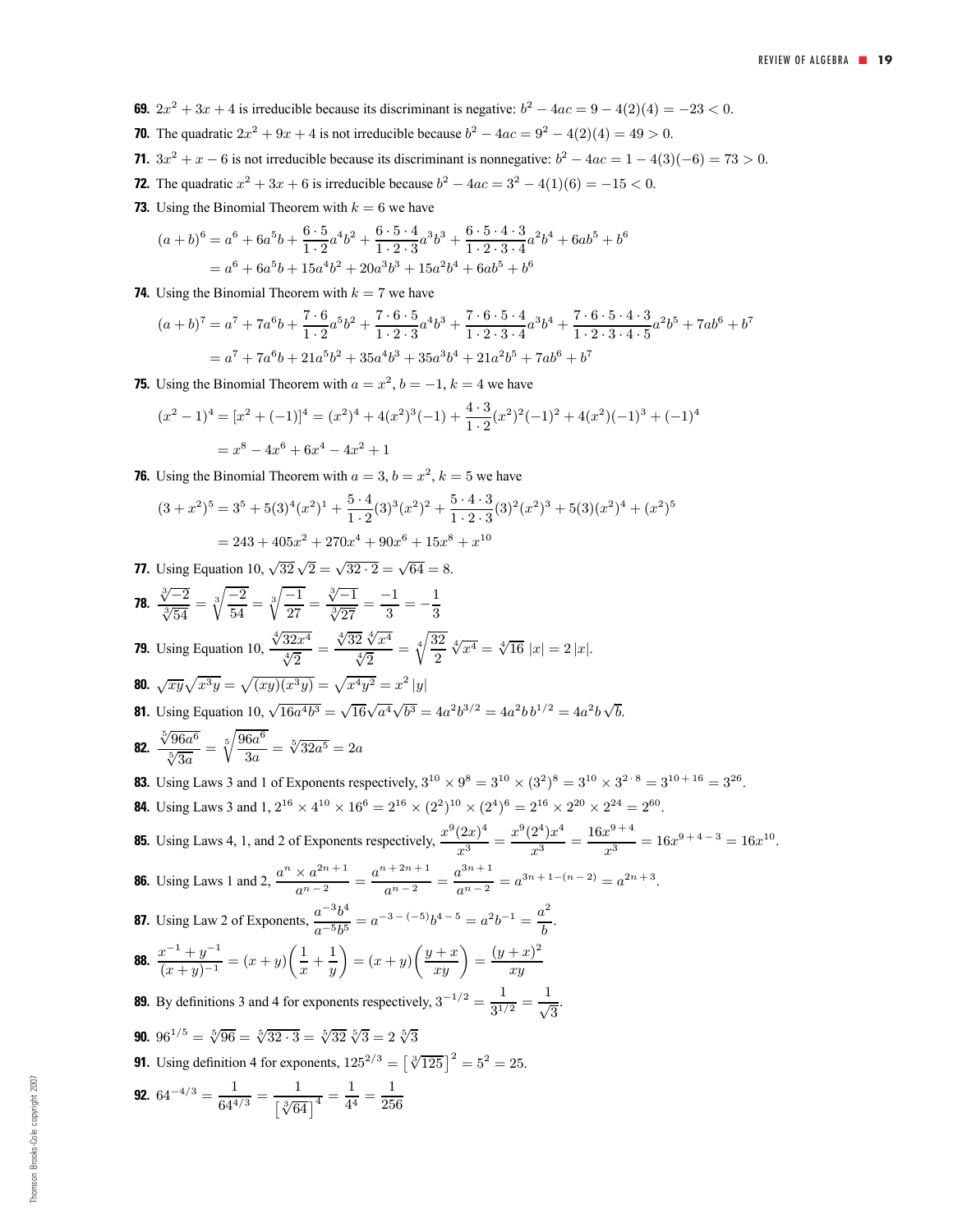93. 
$$
(2x^2y^4)^{3/2} = 2^{3/2}(x^2)^{3/2}(y^4)^{3/2} = 2 \cdot 2^{1/2} \left[\sqrt{x^2}\right]^3 \left[\sqrt{y^4}\right]^3 = 2 \sqrt{2}|x|^3(y^3)^3 = 2 \sqrt{2}|x|^3y^5
$$
  
\n94.  $(x^{-5}y^3z^{10})^{-3/5} = (x^{-5})^{-3/5}(y^3)^{-3/5}(z^{10})^{-3/5} = x^{15/5}y^{-9/5}z^{-30/5} = \frac{x^2}{y^{9/5}z^6}$   
\n95.  $\sqrt[3]{y^6} = y^{6/5}$  by definition 4 for exponents.  
\n96.  $(\sqrt[3]{a})^3 = (a^{1/4})^3 = a^{3/4}$   
\n97.  $\frac{1}{(\sqrt{t})^5} = \frac{1}{(t^{1/2})^5} = \frac{1}{t^{5/2}} = t^{-5/2}$   
\n98.  $\frac{\sqrt[3]{x^5}}{\sqrt[3]{x^3}} = \frac{x^{6/8}}{x^{9/4}} = x^{6/8} = x^{6/8} - (3/4) = x^{-1/8} = \frac{1}{x^{1/8}}$   
\n99.  $\sqrt[4]{\frac{l^{1/2}\sqrt{sf}}{\sqrt{sd}}} = \left(\frac{t^{1/2}s^{1/2}t^{1/2}}{s^{2/3}}\right)^{1/4} = \left(t^{1/2}y + (1/2) s^{(1/2)} - (2/3)\right)^{1/4} = (ts^{-1/6})^{1/4}$   
\n $= t^{1/4}s^{(-1/6)} \cdot (1/4) = \frac{t^{1/4}}{s^{1/24}}$   
\n100.  $\sqrt[3]{r^{2n+1}} \times \sqrt[3]{r^{-1}} = \sqrt[3]{r^{2n+1} \times r^{-1}} = \sqrt[3]{r^{2n+1-1}} = \sqrt[3]{r^{2n+1-1}} = \sqrt[3]{r^{2n+1}} = (r^{2n})^{1/4} = r^{2n/4} = r^{n/2}$   
\n101.  $\frac{x}{x-9} = \frac{x}{x-9} = \frac{x}{x-9} \cdot \frac{x}{\sqrt{x}+3} = \frac{(x-$ 

**110.** False. See the warning after Equation 10.

**111.** True: 
$$
\frac{16+a}{16} = \frac{16}{16} + \frac{a}{16} = 1 + \frac{a}{16}
$$
  
**112.** False:  $\frac{1}{x^{-1} + y^{-1}} = \frac{1}{\frac{1}{x} + \frac{1}{y}} = \frac{1}{\frac{x+y}{xy}} = \frac{xy}{x+y} \neq x+y$ 

**113.** False.

**114.** False. See the warning on page 2.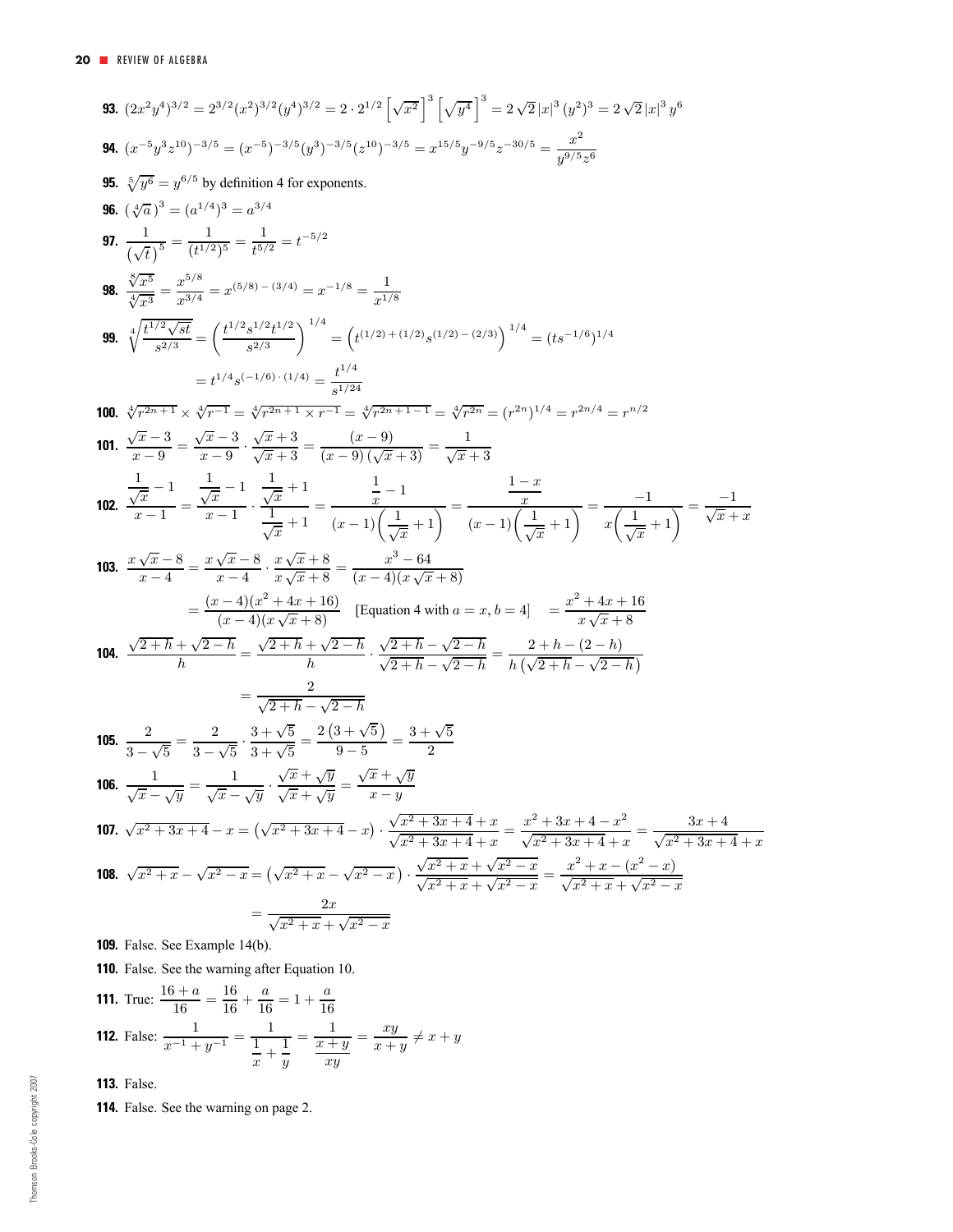**115.** False. Using Law 3 of Exponents,  $(x^3)^4 = x^{3 \cdot 4} = x^{12} \neq x^7$ . **116.** True. **117.**  $|5 - 23| = |-18| = 18$ **118.**  $|\pi - 2| = \pi - 2$  because  $\pi - 2 > 0$ . **119.**  $|\sqrt{5} - 5| = -(\sqrt{5} - 5) = 5 - \sqrt{5}$  because  $\sqrt{5} - 5 < 0$ . **120.**  $\Big| |-2| - |-3| \Big| = |2 - 3| = |-1| = 1$ **121.** If  $x < 2$ ,  $x - 2 < 0$ , so  $|x - 2| = -(x - 2) = 2 - x$ . **122.** If  $x > 2$ ,  $x - 2 > 0$ , so  $|x - 2| = x - 2$ . **123.**  $|x+1| = \begin{cases} x+1 & \text{if } x+1 \geq 0 \\ -(x+1) & \text{if } x+1 \geq 0 \end{cases}$  $\int x + 1$  if  $x \ge -1$  $-(x+1)$  if  $x+1<0$  =  $-x-1$  if  $x < -1$ **124.**  $|2x - 1| = \begin{cases} 2x - 1 & \text{if } 2x - 1 \ge 0 \\ (2x - 1) & \text{if } 2x - 1 \ge 0 \end{cases}$  $\int 2x - 1$  if  $x \ge \frac{1}{2}$  $-(2x-1)$  if  $2x-1<0$  =  $1 - 2x$  if  $x < \frac{1}{2}$ **125.**  $|x^2 + 1| = x^2 + 1$  (since  $x^2 + 1 \ge 0$  for all x). **126.** Determine when  $1 - 2x^2 < 0 \Leftrightarrow 1 < 2x^2 \Leftrightarrow x^2 > \frac{1}{2} \Leftrightarrow \sqrt{x^2} > \sqrt{\frac{1}{2}} \Leftrightarrow |x| > \sqrt{\frac{1}{2}} \Leftrightarrow$  $\int 1 - 2x^2$  if  $-\frac{1}{\sqrt{2}} \leq x \leq \frac{1}{\sqrt{2}}$  $x < -\frac{1}{\sqrt{2}}$  or  $x > \frac{1}{\sqrt{2}}$ . Thus,  $|1 - 2x^2|$  =  $2x^2 - 1$  if  $x < -\frac{1}{\sqrt{2}}$  or  $x > \frac{1}{\sqrt{2}}$ **127.**  $2x + 7 > 3 \Leftrightarrow 2x > -4 \Leftrightarrow x > -2$ , so  $x \in (-2, \infty)$ .  $\ddot{0}$ **128.**  $4 - 3x \ge 6 \Leftrightarrow -3x \ge 2 \Leftrightarrow x \le -\frac{2}{3}$ , so  $x \in (-\infty, -\frac{2}{3}]$ . **129.**  $1 - x \le 2 \iff -x \le 1 \iff x \ge -1$ , so  $x \in [-1, \infty)$ .  $\overline{0}$  $-1$ **130.**  $1 + 5x > 5 - 3x \Leftrightarrow 8x > 4 \Leftrightarrow x > \frac{1}{2}$ , so  $x \in (\frac{1}{2}, \infty)$ .  $0 \frac{1}{2}$ **131.**  $0 \leq 1 - x \leq 1 \Leftrightarrow -1 \leq -x \leq 0 \Leftrightarrow 1 \geq x \geq 0$ , so  $x \in (0, 1]$ .  $\overline{0}$  $\overline{1}$ **132.**  $1 < 3x + 4 \le 16 \Leftrightarrow -3 < 3x \le 12 \Leftrightarrow -1 < x \le 4$ , so  $x \in (-1, 4]$ .  $-1$  $\overline{0}$  $\overline{A}$ 

**133.**  $(x - 1)(x - 2) > 0$ . *Case 1:* (both factors are positive, so their product is positive)

$$
x - 1 > 0 \Leftrightarrow x > 1, \text{ and } x - 2 > 0 \Leftrightarrow x > 2, \text{ so } x \in (2, \infty).
$$

*Case 2:* (both factors are negative, so their product is positive)

$$
x - 1 < 0 \quad \Leftrightarrow \quad x < 1 \text{, and } x - 2 < 0 \quad \Leftrightarrow \quad x < 2 \text{, so } x \in (-\infty, 1).
$$
\nThus, the solution set is  $(-\infty, 1) \cup (2, \infty)$ .

**134.**  $x^2 < 2x + 8 \Leftrightarrow x^2 - 2x - 8 < 0 \Leftrightarrow (x - 4)(x + 2) < 0$ . *Case 1:*  $x > 4$  and  $x < -2$ , which is impossible. *Case 2:*  $x < 4$  and  $x > -2$ . Thus, the solution set is  $(-2, 4)$ .

$$
\begin{array}{c}\n\bullet \\
-2 \quad 0 \\
\end{array}\n\qquad \qquad\n\begin{array}{c}\n\bullet \\
4\n\end{array}
$$

**135.**  $x^2 < 3$  ⇔  $x^2 - 3 < 0$  ⇔  $(x - \sqrt{3})(x + \sqrt{3}) < 0$ . *Case 1:*  $x > \sqrt{3}$  and  $x < -\sqrt{3}$ , which is impossible. *Case 2:*  $x < \sqrt{3}$  and  $x > -\sqrt{3}$ . Thus, the solution set is  $(-\sqrt{3}, \sqrt{3})$ . *Another method:*  $x^2 < 3 \Leftrightarrow |x| < \sqrt{3} \Leftrightarrow -\sqrt{3} < x < \sqrt{3}$ .

$$
-\sqrt{3} \qquad 0 \qquad \sqrt{3}
$$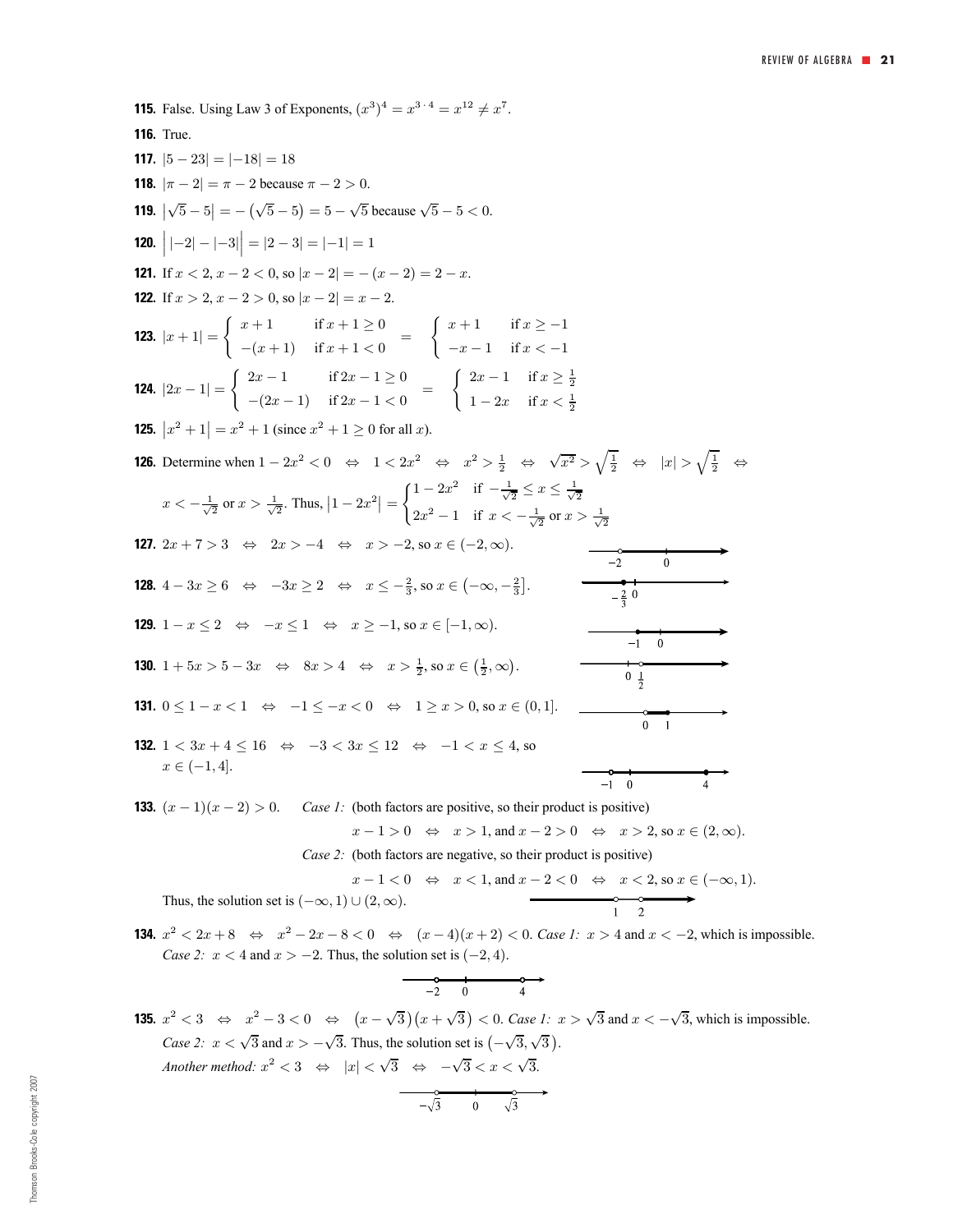**136.**  $x^2 \ge 5 \Leftrightarrow x^2 - 5 \ge 0 \Leftrightarrow (x - \sqrt{5})(x + \sqrt{5}) \ge 0$ . *Case 1:*  $x \ge \sqrt{5}$  and  $x \ge -\sqrt{5}$ , so  $x \in [\sqrt{5}, \infty)$ . *Case 2:*  $x \le \sqrt{5}$  and  $x \le -\sqrt{5}$ , so  $x \in (-\infty, -\sqrt{5}]$ . Thus, the solution set is  $(-\infty, -\sqrt{5}] \cup [\sqrt{5}, \infty)$ . *Another method:*  $x^2 \ge 5 \Leftrightarrow |x| \ge \sqrt{5} \Leftrightarrow x \ge \sqrt{5}$  or  $x \le -\sqrt{5}$ .

$$
\overrightarrow{-\sqrt{5}} \quad 0 \quad \sqrt{5}
$$

**137.**  $x^3 - x^2 \le 0 \Leftrightarrow x^2(x-1) \le 0$ . Since  $x^2 \ge 0$  for all x, the inequality is satisfied when  $x - 1 \le 0 \Leftrightarrow x \le 1$ . Thus, the solution set is  $(-\infty, 1]$ .

$$
\begin{array}{c}\n \cdot \\
 \hline\n 0 \quad 1\n \end{array}
$$

**138.**  $(x + 1)(x - 2)(x + 3) = 0 \Leftrightarrow x = -1, 2,$  or  $-3$ . Construct a chart:

| Interval      | $x+1$ | $x-2$ | $x+3$ | $(x+1)(x-2)(x+3)$ |
|---------------|-------|-------|-------|-------------------|
| $x < -3$      |       |       |       |                   |
| $-3 < x < -1$ |       |       |       |                   |
| $-1 < x < 2$  |       |       |       |                   |
| x > 2         |       |       |       |                   |

Thus,  $(x + 1)(x - 2)(x + 3) \ge 0$  on  $[-3, -1]$  and  $[2, \infty)$ , and the solution set is  $[-3, -1] \cup [2, \infty)$ .

$$
\begin{array}{cccc}\n-3 & -1 & 0 & 2\n\end{array}
$$

**139.**  $x^3 > x \Leftrightarrow x^3 - x > 0 \Leftrightarrow x(x^2 - 1) > 0 \Leftrightarrow x(x - 1)(x + 1) > 0$ . Construct a chart:

| Interval     | $\boldsymbol{x}$ | $x-1$ | $x+1$ | $x(x-1)(x+1)$ |
|--------------|------------------|-------|-------|---------------|
| $x<-1$       |                  |       |       |               |
| $-1 < x < 0$ |                  |       |       |               |
| 0 < x < 1    |                  |       |       |               |
| x > 1        |                  |       |       |               |

Since  $x^3 > x$  when the last column is positive, the solution set is  $(-1, 0) \cup (1, \infty)$ .

$$
\begin{array}{c}\n \bullet \bullet \bullet \bullet \\
 \hline\n -1 \quad 0 \quad 1\n\end{array}
$$

**140.**  $x^3 + 3x < 4x^2$  ⇔  $x^3 - 4x^2 + 3x < 0$  ⇔  $x(x^2 - 4x + 3) < 0$  ⇔  $x(x - 1)(x - 3) < 0$ .

| Interval  | $\boldsymbol{x}$ | $x-1$ | $x-3$ | $x(x-1)(x-3)$ |
|-----------|------------------|-------|-------|---------------|
| x<0       |                  |       |       |               |
| 0 < x < 1 |                  |       |       |               |
| 1 < x < 3 |                  |       |       |               |
| x > 3     |                  |       |       |               |

Thus, the solution set is  $(-\infty, 0) \cup (1, 3)$ .

$$
\begin{array}{c}\n\circ \\
\circ \\
0 & 1\n\end{array}
$$

**141.**  $1/x < 4$ . This is clearly true for  $x < 0$ . So suppose  $x > 0$ . then  $1/x < 4 \Leftrightarrow 1 < 4x \Leftrightarrow \frac{1}{4} < x$ . Thus, the solution set is  $(-\infty, 0) \cup (\frac{1}{4}, \infty)$ .